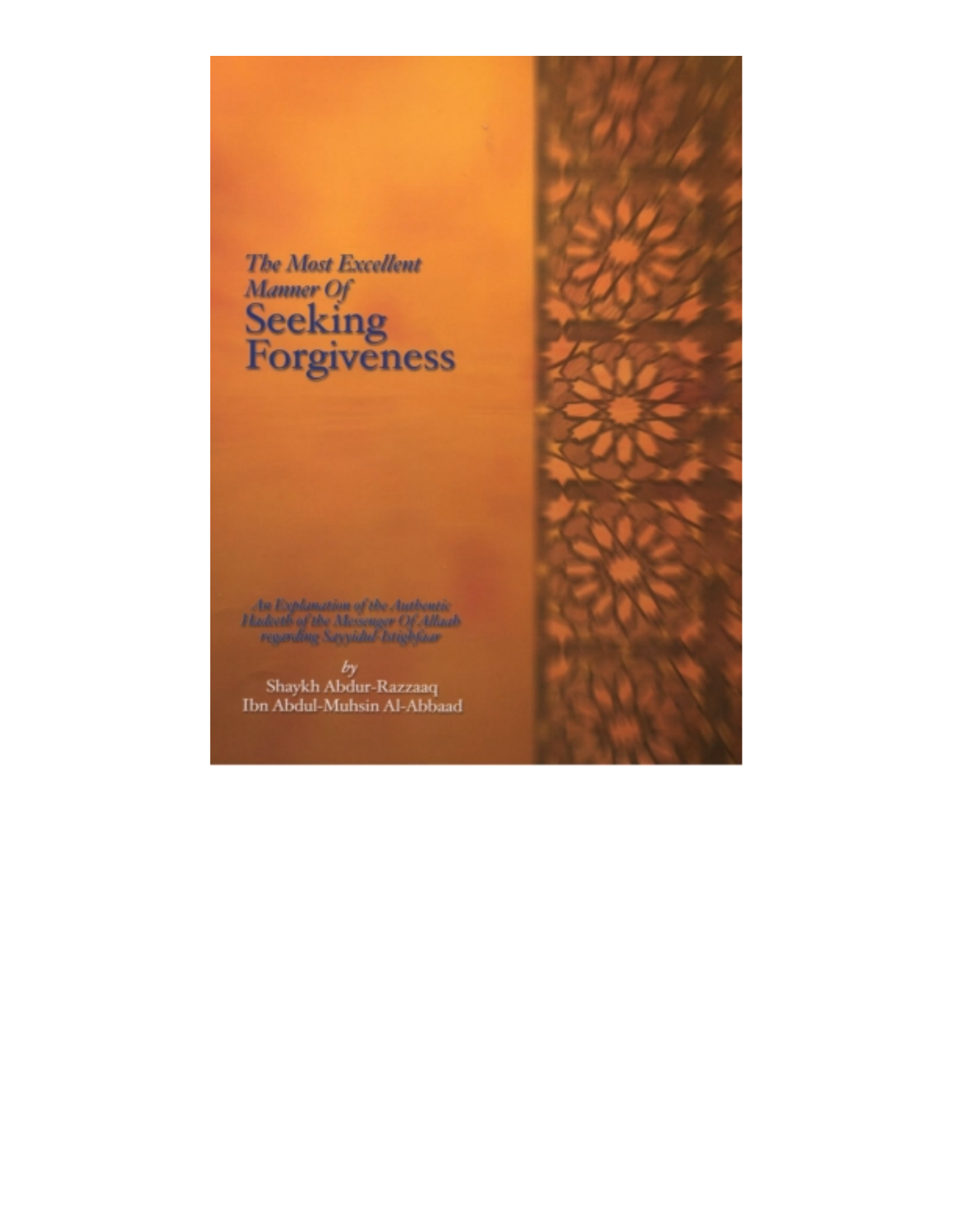# **No Copyrights**

This book can be printed or reproduced or utilized in any form or by any electronic, mechanical or other means, now known or hereafter invented, including photocopying and recording, without prior permission from the publishers for the sake of spreading the True Teachings of Islam.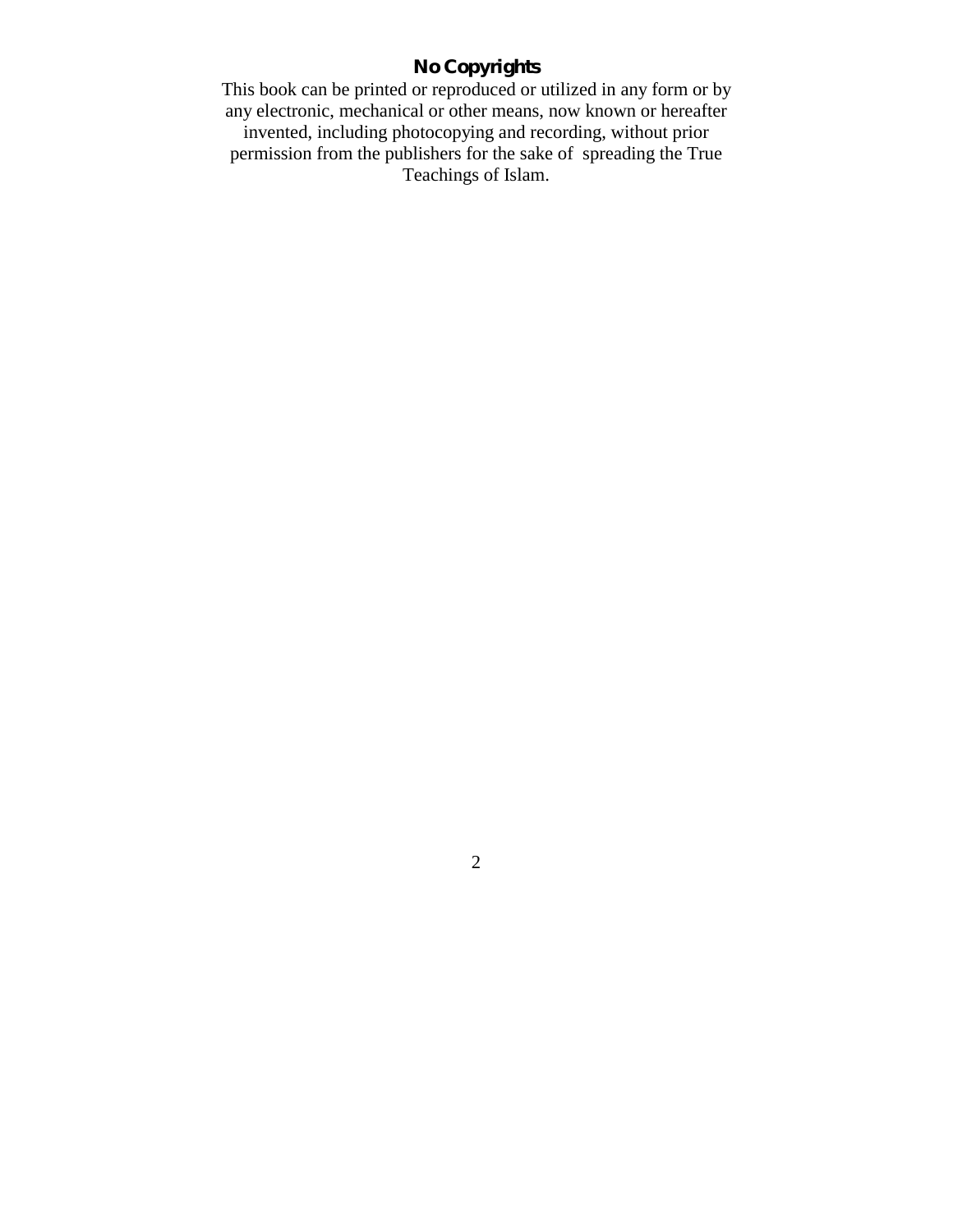### THE MOST EXCELLENT MANNER OF **SEEKING FORGIVINESS**

#### A Lecture delivered by Shaikh Abdur-Razzaaq ibn Abdul-Muhsin al-Abbaad

All praise is due to Allaah. We praise Him, we seek His aid, we ask for His forgiveness and we repent to Him. We seek Allaah's refuge from the evils of ourselves and the evil consequences of our actions. Whomsoever Allaah guides, then none can misguide him and whomsoever Allaah misguides, then none can guide him. I testify that none has the right to be worshipped except Allaah, Alone, having no partner, and I testify that Muhammad is His Slave and His Messenger. May Allaah extol and send blessings of peace upon him, upon his true followers and upon all of his Companions. To proceed:

My noble brothers, this lecture, upon the topic of seeking al-Istigfaar - asking for forgiveness for ones sins - deals with one of the most important topics to which the Muslim should give attention in his life and for which he should have the utmost concern. Included in it is the explanation of a tremendous way of seeking forgiveness, from amongst the various forms of seeking forgiveness that occur in the sunnah of the Prophet . We ask Allaah that it should be beneficial to us and a blessing for us.

There are many texts to be found in the Book of Allaah, the Majestic and Most High, and in the sunnah of His Messenger  $\frac{16}{26}$ that encourage one to seek forgiveness: texts commanding it, showing its excellence, showing the excellence of its people and of those who are constant in it. In fact, there are so many of these texts that it would be very difficult to enumerate them. From them is the saying of Allaah, the Perfect and Most High: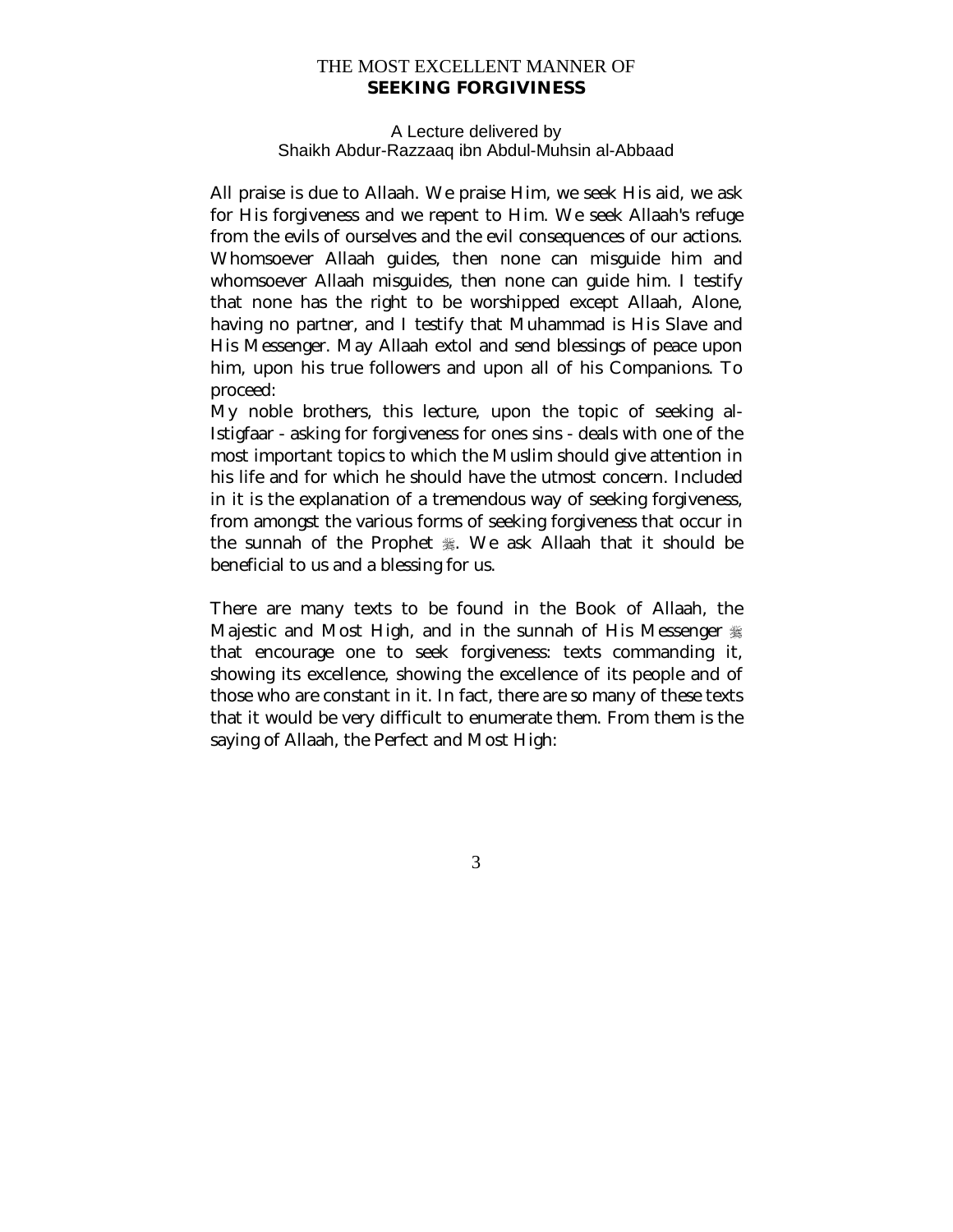قُلْ يَحِبَادِيَ ٱلَّذِينَ أَسْرَفُواْعَلَىّ أَنفُسِهِمْ لَا نَقْـ َ طُواْمِن تَحْمَةِ ٱللَّهِ إِنَّ ٱللَّهَ يَغْفِرُ ٱلذُّنُوبَ جَمِيعًا إِنَّهُ هُوَالَّغْفُورُ الرَّحِيمُ

**"Say, 'O My servants who have transgressed greatly against themselves through sins! Do not despair of the Mercy of Allaah. Indeed Allaah forgives all sins to those who repent. Indeed He is the Oft-Forgiving, the Most Merciful."** Soorah az-Zumar (39):54

Some of the Salaf have said that this aayah from the Book of Allaah, is the one that gives the most hope to the one who seeks forgiveness. Moreover, Allaah, the Most High, in encouragement of seeking forgiveness, and in making clear its excellence and its fruits both in this worldly life and in the Hereafter, refer to what Nooh said:



**"He says: "I said to them, 'Ask forgiveness from your Lord, indeed He is Oft-Forgiving. He will send rain to you in abundance and He will give you increase in wealth and children, and bestow on you gardens and rivers."** Soorah Nooh (71):10-12

This tremendous aayah promises numerous benefits and offers important lessons for those who seek forgiveness and for those who constantly ask forgiveness for their sins. It is related that a man came to al-Hasan al-Basree, the noble Taabi'ee, and complained to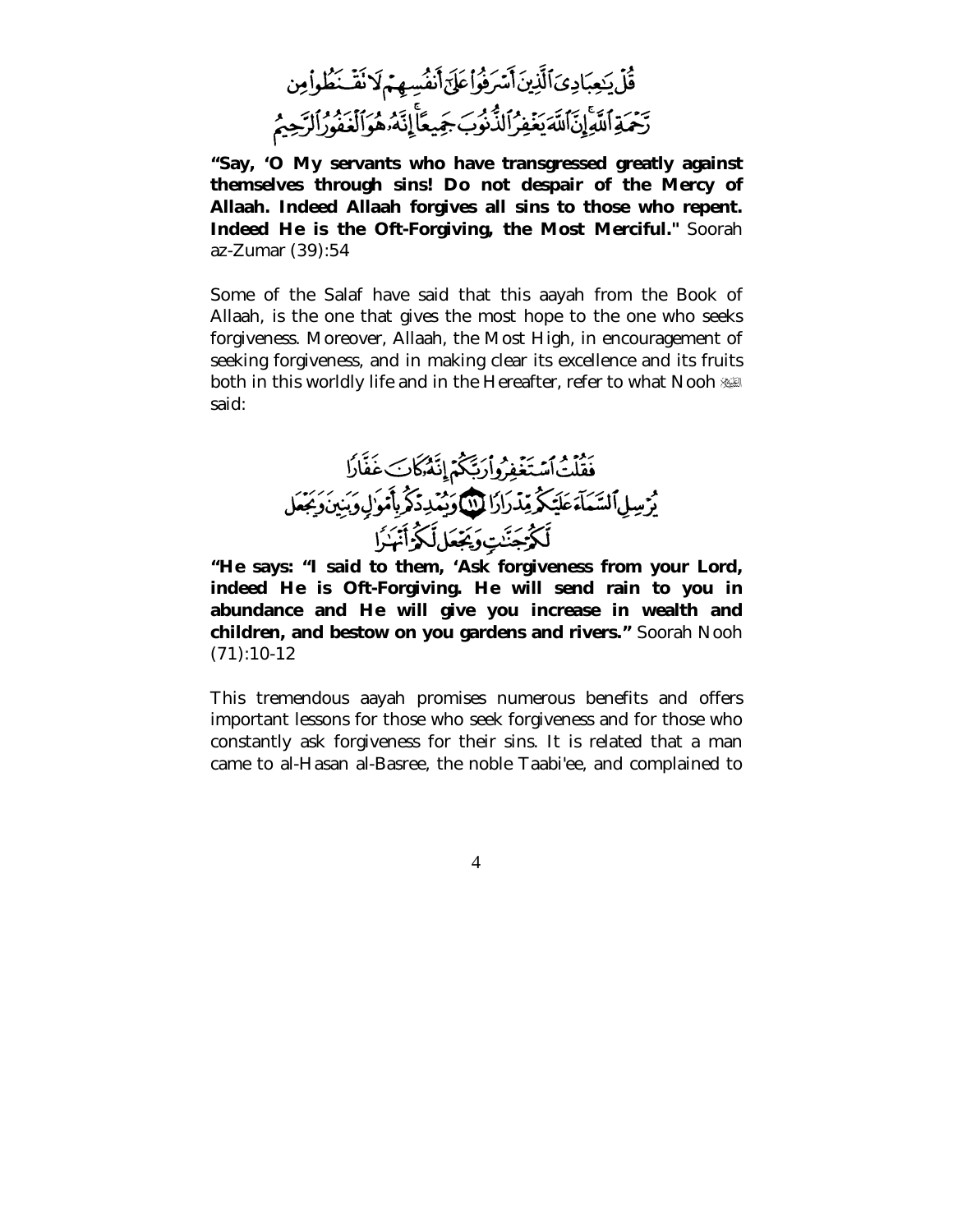him of poverty. So he said to him, 'Ask forgiveness of Allaah.' Another man came to him complaining that he did not have any children. So he said to him, 'Ask forgiveness of Allaah.' A third man came to him complaining of the barrenness of his garden. So he said to him, 'Ask forgiveness of Allaah.' He then recited to them the saying of Allaah, the Perfect and Most High:



**"I said to them, 'Ask forgiveness from your Lord, indeed He is Oft-Forgiving. He will send rain to you in abundance and He will give you increase in wealth and children and bestow on you gardens and rivers."** Soorah Nooh (71):10-12

These then are some of the fruits of seeking forgiveness and some of its benefits in the worldly life. As for the Hereafter, then the benefits of seeking forgiveness are very great and tremendous.

With regard to the Sunnah, there are many texts from the Prophet encouraging the seeking of forgiveness and making clear its excellence. From them is the hadeeth of Anas ibn Maalik  $\triangleq$  that is reported by, amongst others, at-Tirmidhee in his Sunan. He said, "Allaah's Messenger \* said: **'Allaah, the Most High, said, 'O son of Aadam! As long as you supplicate to Me, and hope in Me, I will forgive you what you have done and I do not care. O son of Aadam! If your sins were to reach the lofty regions of the sky, then you asked Me for forgiveness, I would forgive you. O son of Aadam! If you were to come to Me with enough sins to fill the earth, but you met Me not associating anything with Me - I would bring you the like of it of fogiveness."** 

 $\sim$  5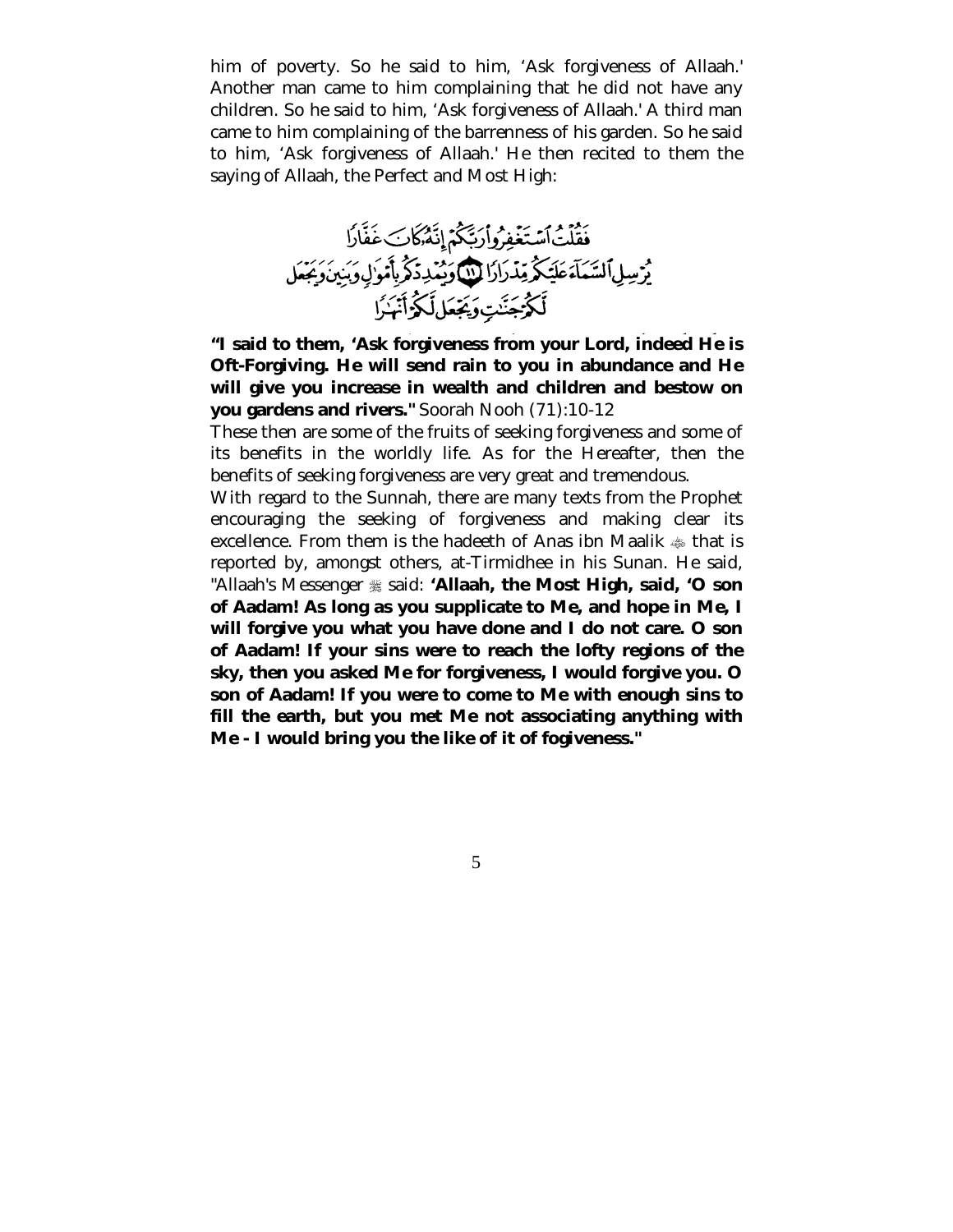So the proof in this hadeeth qudsee for the excellence of seeking forgiveness is in the second sentence. That is the saying of Allaah, the Most High,

'**O son of Aadam! If your sins were to reach the lofty regions ('anaan) of the sky ...'** as for the "anaan' of the sky, then it is said, 'It means the clouds ...,' it is also said, 'It is the extent of the sky that is reached by ones eyesight.'

So, even if the sins were so many, so various and so monstrous, Allaah, the Majestic and Most High, would forgive the servant if he asked Him for forgiveness.

Also from the ahaadeeth reported on the subject of seeking forgiveness is that of Aboo Hurairah, reported by al-Bukhaaree' that the Prophet  $\frac{4}{36}$  said, "By the One in whose Hand is my soul, I **certainly ask forgiveness of Allaah and repent to him more**  than seventy times each day."<sup>1</sup> The Prophet  $\frac{1}{20}$  was such that Allaah had forgiven his earlier and later sins, yet he still used to ask Allaah's forgiveness more than a hundred times each day. Indeed, as Ibn 'Umar said, "We used to count that in a single gathering he would say, **'I ask Allaah's forgiveness and I repent to Him, <sup>2</sup>** more than seventy times." Thus he  $*$  would continuously ask for forgiveness and give it great importance.

Also from the ahaadeeth showing the excellence and great importance of seeking forgiveness is that reported by Muslim in his Saheeh from Aboo Hurairah  $\triangleq$  from the Prophet  $\triangleq$  that he said, "By **Allaah! If you did not commit sins, Allaah would have taken** 

 $\overline{a}$ 

<sup>&</sup>lt;sup>1</sup> Eng. Transl. Vol. 8, no. 319. The wording of al-Bukhaaree is, "... more than seventy times." And the wording of a narration of at-Tirmidhee is, "I seek the forgiveness of Allaah a hundred times in the day." Saheeh Sunan at-Tirmidhee, no. 2597. <sup>2</sup> See As-Saheehah, no. 556.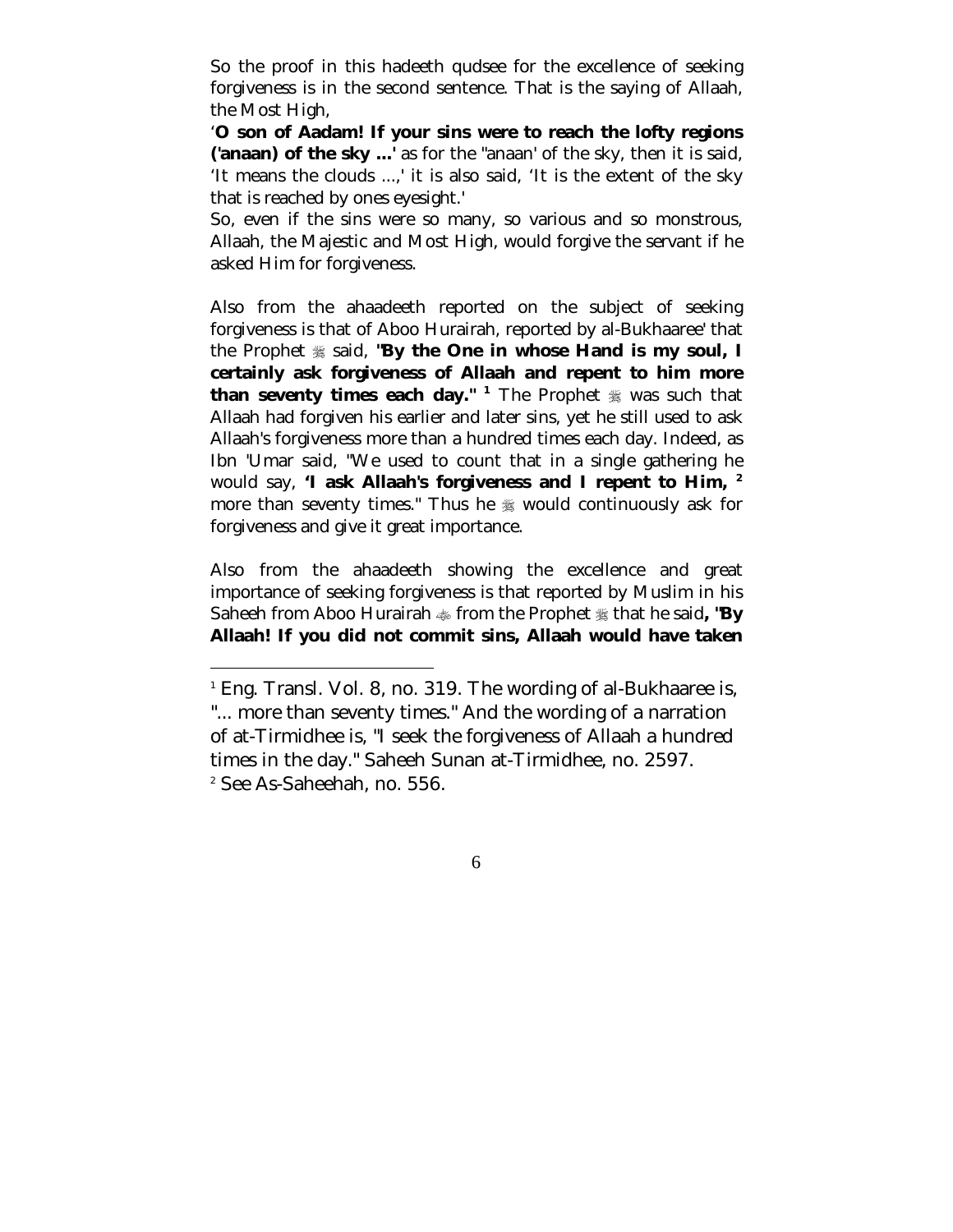**you away and brought a people who seek Allaah's forgiveness,**  and He would forgive them."<sup>3</sup> He would have taken you away and He would have brought a people who seek Allaah's forgiveness, and He would forgive them - this shows the extent to which Allaah, the Majestic and Most High, loves the seeking of forgiveness and that He loves those who ask for His forgiveness.

Amongst the perfect Names of Allaah, the Majestic and Most High, is Al-'Afuww - 'He who pardons,' and Al-Ghafoor - 'He who forgives,' and Al-Ghaffaar - 'The Oft-Forgiving.' Allaah, the Majestic and Most High, loves that we call upon Him by His names and that we worship Him by that which His names demand. As He Himself said:

**"And Allaah has the most excellent and perfect names, so worship and invoke Him by them**" Soorah al-A'raaf (7):180.

Also, the Prophet  $\frac{1}{25}$  said in a hadeeth reported in the two Saheehs' from Aboo Hurairah #, **"Allaah has ninety-nine names, a hundred except one. Whoever memorises and is mindful of them (ahsaahaa) will enter Paradise." <sup>4</sup>** However, '... memorising and being mindful of them ...' (ihsaa), is not merely to take these names upon a piece of paper and to recite them - as some people do. In fact, the scholars have explained that ihsaa of the names comprises three levels. The first of these is to memorise the names. The second is to understand their meanings. And the third is to call upon Allaah by these names and to act as they demand.

 $\overline{a}$ 

<sup>3</sup> Eng. Transl. vol. 4, no. 6522.

<sup>4</sup> Al-Bukhaaree, Eng. Transl. vo1. 8, no. 419 and Muslim, no. 6476.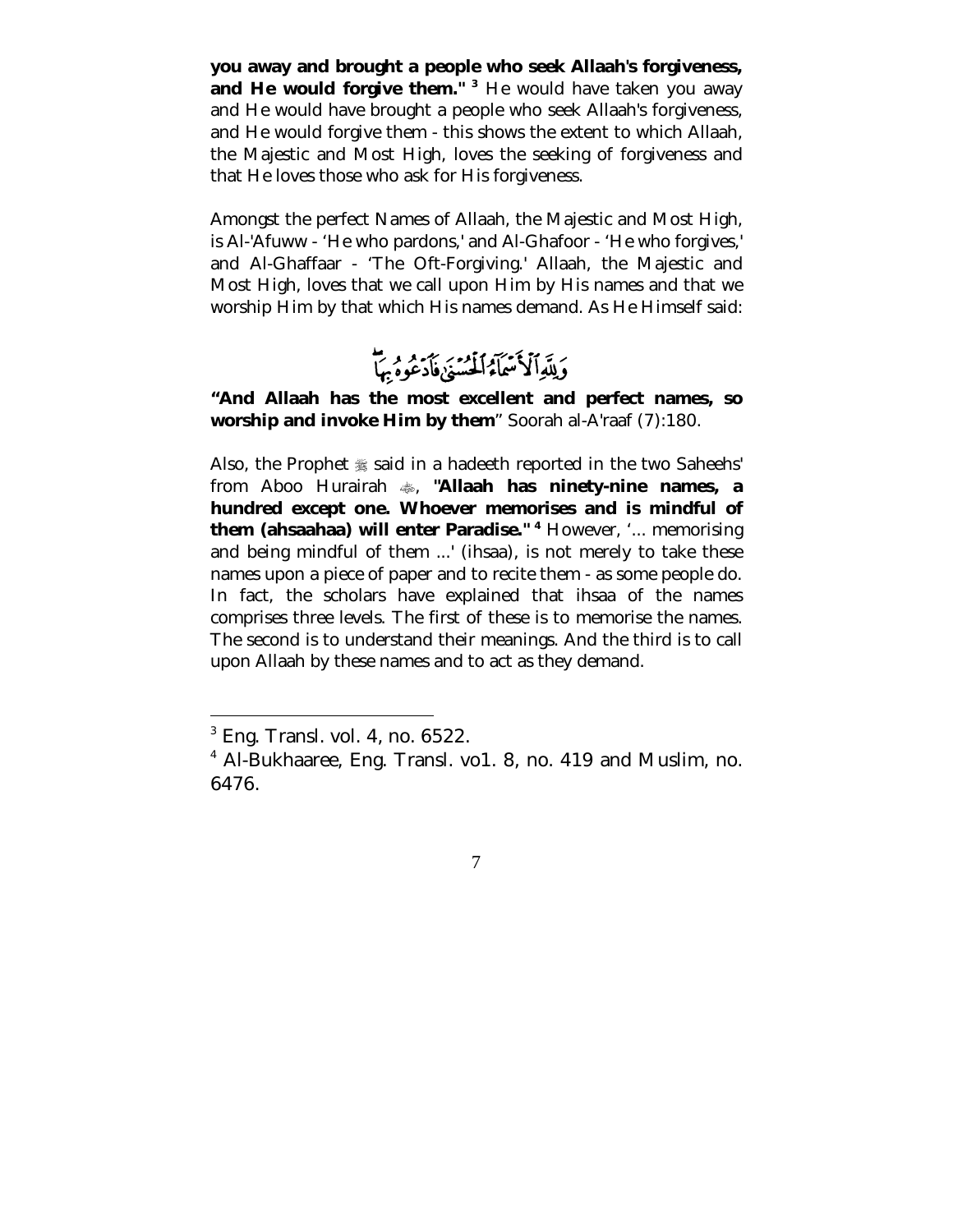As an example of this, we may take from the names of Allaah that of (say), At-Tawwaab. We then understand that its meaning, 'He who guides His servants to repent and accepts their repentance,' is telling us that Allaah, the Majestic and Most High, accepts His servant's repentance, guides them to repent and grants that to them. We also understand that He, the Most High, is the only One to grant forgiveness. Having understood all this, we act as the name demands by repenting to Allaah from all our sins.

This is the manner in which we must memorise and understand all the perfect names of Allaah. However, it is important that our understanding of them should be correct and far removed from such corrupt methodologies as ta'weel, which attempts to explain away the meanings of Allaah's attributes by deviated and twisted understandings, or ta'teel, which denies both the attributes and that which they indicate - that which Allaah and His Messnger  $*$ intended. No, our understanding is based upon the methodology of the Salaf of the Ummah.

Allaah is Al-Ghafoor - 'The One who forgives,' and He is Al-Ghaffaar - 'The Oft-Forgiving,' and He is Al-'Afuww - 'The One who pardons.' These, from the perfect names of Allaah, demand that we constantly seek forgiveness, that we frequently repent and that we turn in repentance to Allaah, the Most High. Yes, Allaah is indeed the Cane who forgives. As He, the Most High, said in the Noble Qur'aan:

إِنَّاللَّهَ لَايَغْفِرُأَن يُشْرَكَ بِهِ وَيَغْفِرُمَادُونَ<br>ذَالِكَ لِمَن يَشَاءَ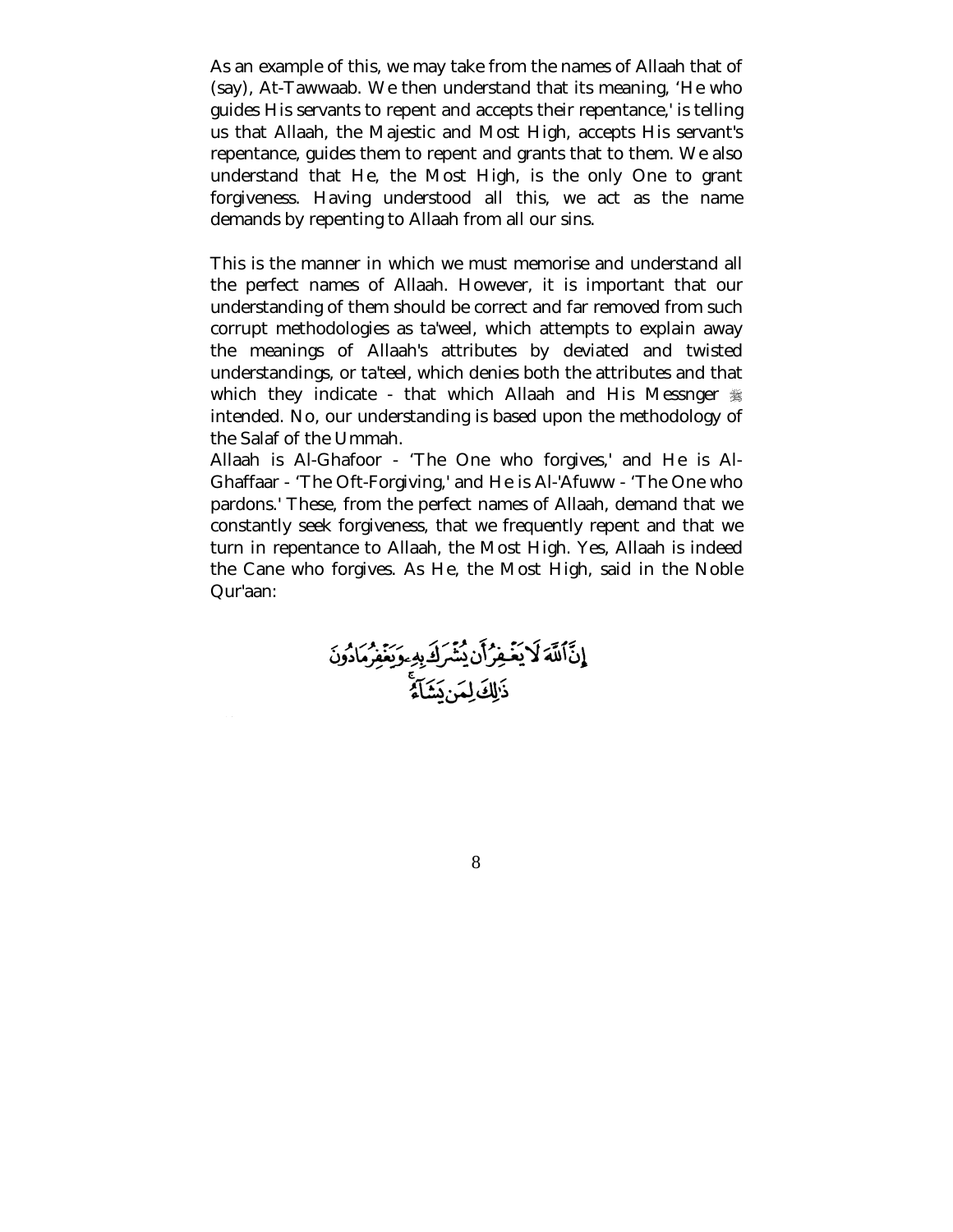### **"Allaah does not forgive that anything is associated in worship with Him, but He forgives whatever is lesser than shirk to whomever He pleases." <sup>5</sup>**

However, in addition to deserving and seeking forgiveness, there are other conditions that must be fulfilled by the one who seeks it. From those sayings of Allaah the Most High, that most comprehensively lay down the conditions for attaining forgiveness of sins, is this aayah from Soorah Taa Haa:

وَإِنِّى لَعَفَّادٌ لِّعَن تَابَ وَءَامَنَ وَعِمِلَ صَلِلِحَاثُمَ أَهْدَدَىٰ

**"Indeed I am forgiving to the one who repents, truly believes, does righteous and correct deeds, and then remains constant upon right guidance"<sup>6</sup>**

So, **"Indeed I am forgiving ..."** and who is he who receives forgiveness from Allaah, the Majestic and Most High? It is the one who fulfills Allaah's conditions.

Firstly, it is he who repents. Repentance - at-Tawbah - is the only action that will cause all sins to be forgiven. It is reported, "Repentance erases what came before it." It wipes away the previous sins. Allaah forgives the sins of the repentant even if they are as many as the foam of the ocean. As Allaah has said:

 $\overline{a}$ 

<sup>5</sup> Soorah an-Nisaa (4): 48

<sup>6</sup> Soorah Taa Haa (20):82.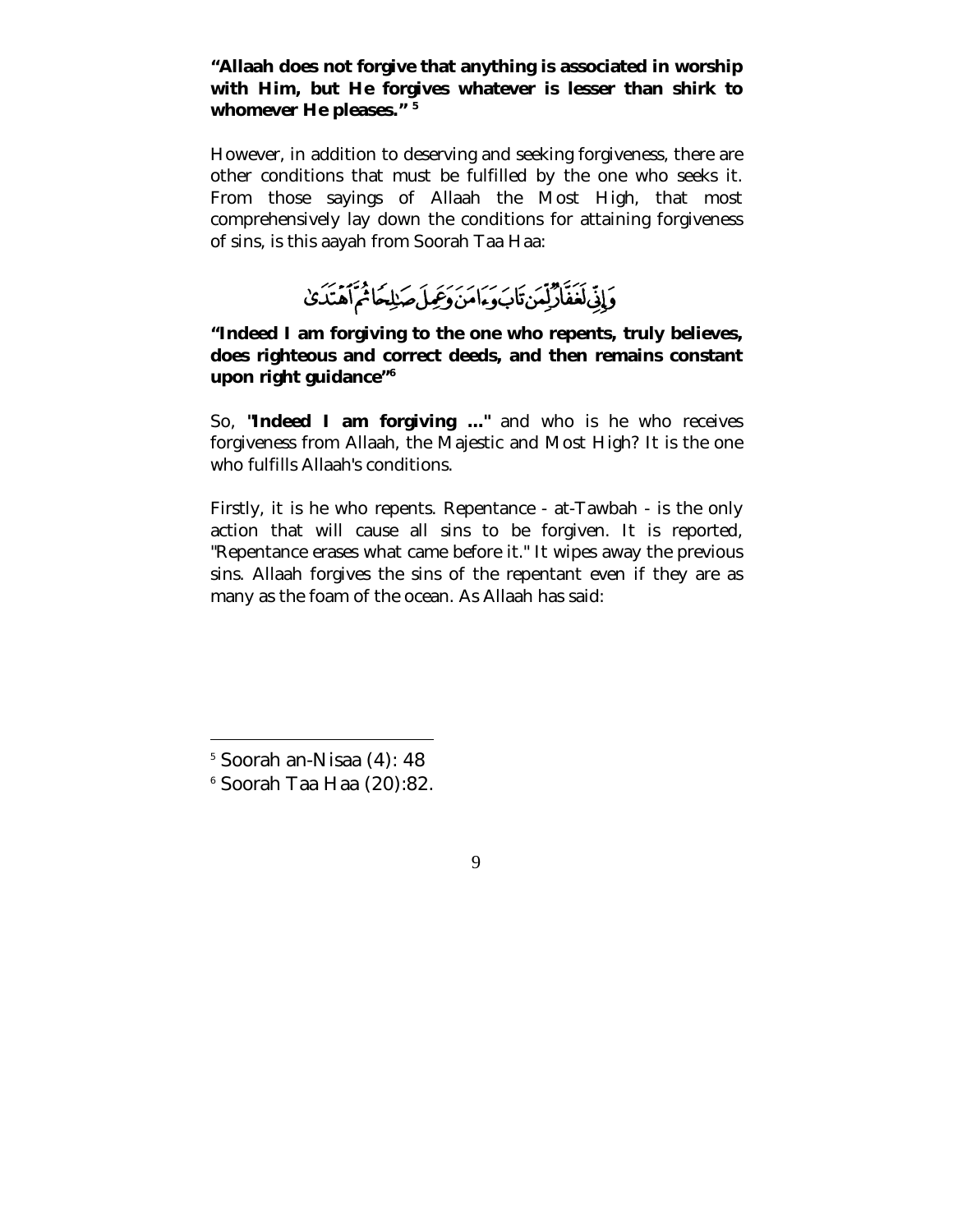# قُلْ يَحِبَادِىَ ٱلَّذِينَ أَسْرَفُواْعَلَىّ أَنفُسِهِمْ لَا نَقْخَطُواْمِن يَهْرَ اللَّهِ إِنَّاللَّهَ يَغْفِرُ الدُّنُوبَ جَمِيعًا إِنَّهُ هُوَالَمَعُورُ الرَّحِيمُ

**"Say, 'O My servants who have transgressed greatly against themselves through sins! Do not despair of the Mercy of Allaah. Indeed Allaah forgives all sins to those who repent. Indeed He is the Oft-Forgiving, the Most Merciful." 7**

**"Do not despair ..."** means here, 'Repent to Allaah,' because He is, indeed, the Oft-Forgiving, the Most Merciful.

Secondly, the one who fulfils Allaah's conditions for repentance is he who, **"... truly believes ...,"** he truly believes in Allaah, His Angels, His Books and His Messengers. He believes in the fundamentals of Eemaan.

The third condition for the one who is seeking Allaah's forgiveness is that he, **"... does righteous and correct deeds ...,"** he does these after repenting. Devoting himself to worship, to Prayer, to remembrance of Allaah, to fearing Him and to being mindful of Him. By devoting himself to these deeds of the heart and limbs, he turns to Allaah.

Fourthly, **"... he remains constant upon right guidance ..."** He remains upright upon that, he does not break it nor turn back from it. He remains upon it until he dies. Whoever is like that, Allaah forgives his sins and conceals his faults. He is one of those who attain the forgiveness of Allaah, the Majestic and Most High.

O my brothers, I mentioned at the beginning of this lecture that it included the explanation of a tremendous way of seeking

 $\overline{a}$ 

<sup>7</sup> Soorah az-Zutnar (39)54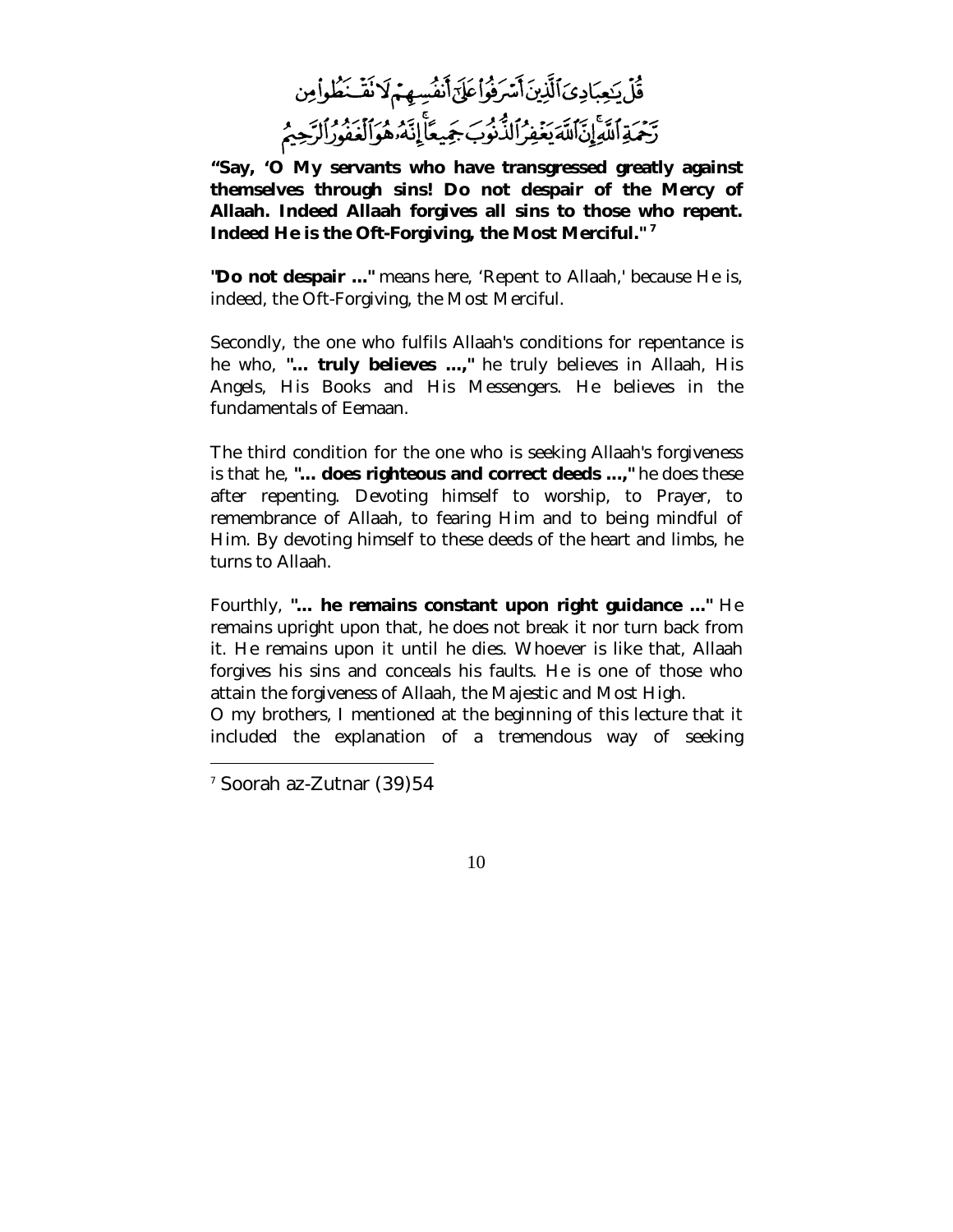forgiveness. It is a form of seeking forgiveness that the scholars have mentioned as being the most excellent and most complete Therefore, we should give great importance to memorising the wording, to understanding it correctly and to acting upon it.

So from Shaddaad ibn Aws  $\triangleq$  from the Prophet  $\triangleq$  that he said, "The **noblest and most excellent manner of seeking forgiveness is that the servant says:** 

اللَّهُمَّ أَنْــتَ رَبِّــى لاَ إِلَــهَ إِلاَّ أَنْــتَ حَلَقْتَنِي وَأَنَا عَبْدُكَ ، وَأَنَا عَلَى عَهْدِكَ وَوَعْدِكَ مَا اسْتَطَعْتُ أَعُـوْذُ بِـكَ مِـنْ شَرٌّ مَا صَنَعْتُ ، أَبُوءُ لَيكَ بِنِعْمَتِكَ عَلَيَّ ، وَأَبُوءُ بِذَنْبِي ، فَاغْفِرْ ۚ لِـي فَإِنَّـهُ لاَيَغْفِرُ الذُّنُوبَ إلاَّ أَنْتَ.

**'O Allaah, You are my Lord. None has the right to be wrshipped except You. You created me, and I am Your slave/worshipper. And I am faithful to my covenant and my promise as far as I am able. I seek Your refuge from the evil of what I have done. <sup>8</sup> I acknowledge before You all the favours that You have bestowed upon me. And I confess all my sins to You. So forgive me, since none can forgive sins except You.'** 

 $\overline{a}$ 

<sup>&</sup>lt;sup>8</sup> This wording occurs in one of the two narrations brought by Bukhaaree.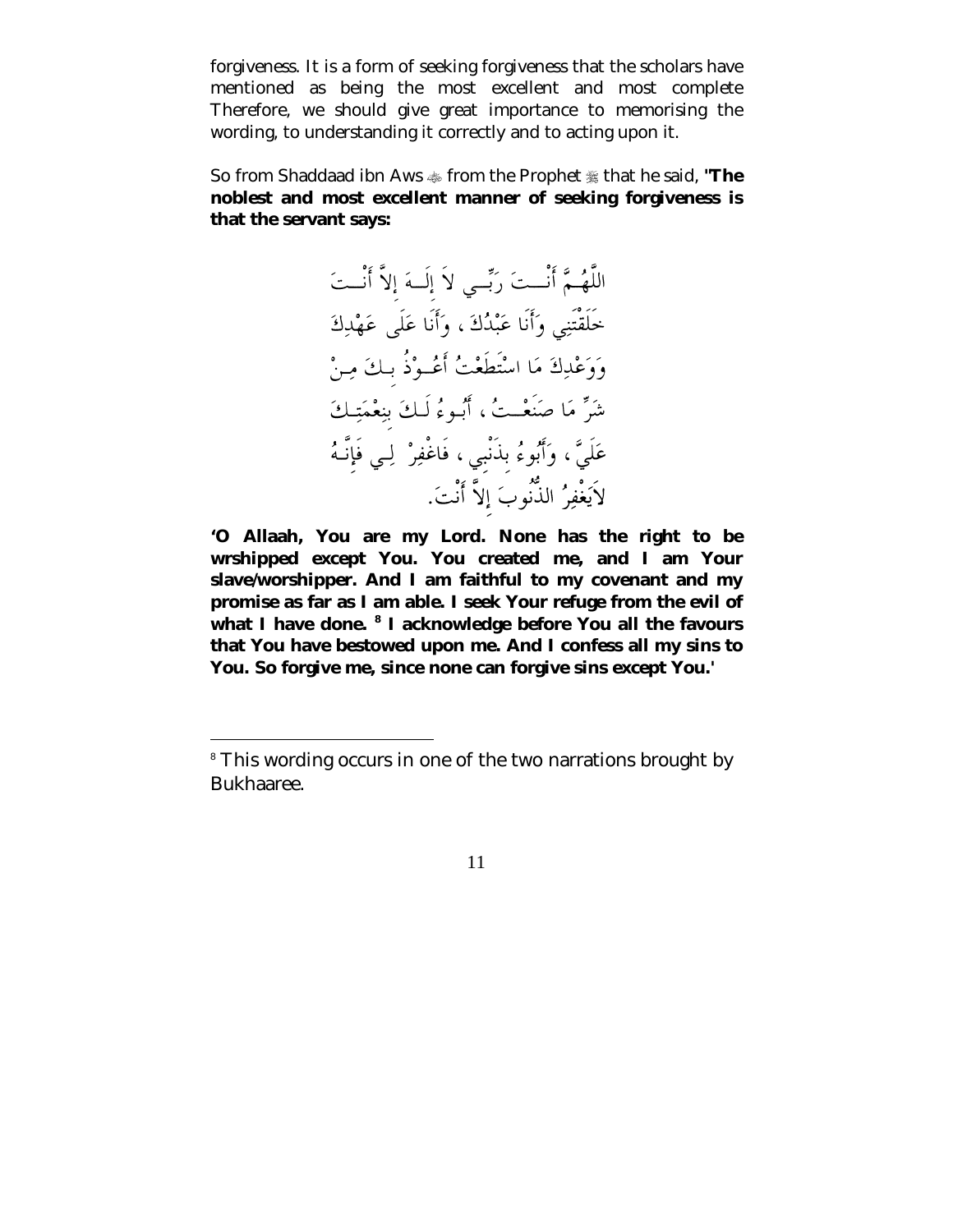The Prophet  $\#$  said, **"Whoever says it in the day, with firm conviction in it, and dies in that day before evening - then he is from the people of Paradise. Whoever says it in the night, with firm conviction in it, and he dies before the Morning then he is from the people of Paradise."** 

The scholars count this hadeeth as one of the narrations both for the night and for the day - one of the dhikrs that should be said in early morning (sabaah), between dawn and sunrise, and at the start of the evening (masaa). Whoever says it and dies in that day, before evening, will enter Paradise. Similarly, whoever says it at night, and then dies before morning, will enter Paradise. Paradise is guaranteed for him.

This tremendous hadeeth of Shaddaad ibn Aws  $\ast$  is reported by al-Bukhaaree in his Saheeh in the Book of Supplications, under the title: 'Chapter: The most excellent manner of seeking forgiveness.' He also quotes it in a second place in the same Book under the title: 'Chapter: What to say when one gets up in the (early) morning.' This shows that Imaam al-Bukhaaree (rahimahullah) holds that, in the saying of the Prophet  $\frac{1}{26}$ , **"The most excellent manner of seeking forgiveness ..."** to the end of the hadeeth, there is proof that this is indeed the best wording for seeking forgiveness and the wording that is most complete.

When we study and reflect upon these words and what they contain with regard to all aspects of supplication: humble submission, humility, ones abject poverty and need before Allaah, acknowledgement of His favour and blessings, and the fact that none forgives sins except Him-when we consider this, then it becomes clear to us that the wording of this hadeeth is very great and that it indeed deserves its description by the Prophet  $\frac{1}{28}$  as, "The noblest/most excellent manner of seeking forgiveness."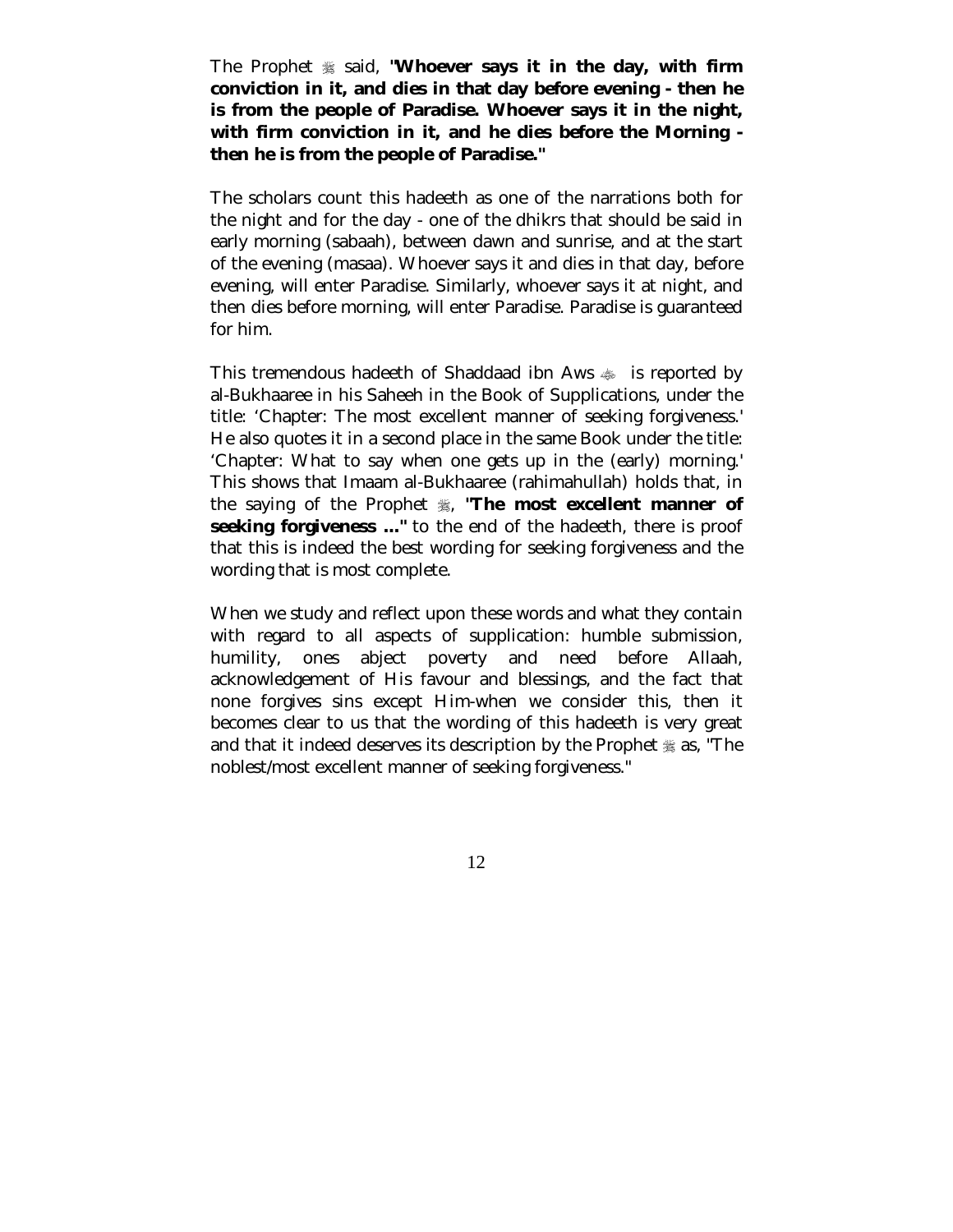Furthermore, this is the only hadeeth of the noble Companion, Shaddaad ibn Aws # that is reported by al-Bukhaaree in his Saheeh and it is a noteworthy fact that he reports it twice. This is a point of benefit for the science of hadeeth and, although Muslim excludes it, it is also reported by some of the compilers of the Sunan, such as an-Nasaa'ee and at-Tirmidhee with wordings that also show the importance of learning this manner of seeking forgiveness.

In a narration of at-Tirmidhee the Propeht  $\frac{1}{20}$  said: "Shall I not **guide you to the most excellent manner of seeking forgiveness?"** And, in a narration of an-Nasaa'ee he  $\frac{4}{26}$  said, "Learn **the most excellent manner of seeking forgiveness."** This shows that learning this wording for seeking forgiveness from Allaah, the Perfect and Most High, was encouraged by the Prophet.

The hadeeth is reported with other wordings close to this form, the hadeeth of Aboo Hurairah, also Ibn 'Umar, Ibn Mas'ood, Ibn Abzaa and Buraydah (#). However, the wordings of Shaddaad ibn Aws, is that which al-Bukhaaree reports in his Saheeh, so it is befitting, O my brothers, that we give precedent to memorisation of this supplication which the Prophet described as the most excellent manner of seeking forgiveness.

Regarding the meaning of this hadeeth, some of the people of knowledge say that, because it is comprehensive, covering as it does all the meanings of repentance (tawbah), it is entitled to be considered the noblest and most excellent manner of seeking forgiveness. This is why al-Bukhaaree gave it this heading in his Saheeh: 'The best/most excellent (Afdal) manner of seeking forgiveness.' Furthermore, the wording, in the saying of the Prophet !, "Sayyidul-Istighfaar ... (literally: the Chief of Seeking Forgiveness)" confirms its being the most excellent form of words. It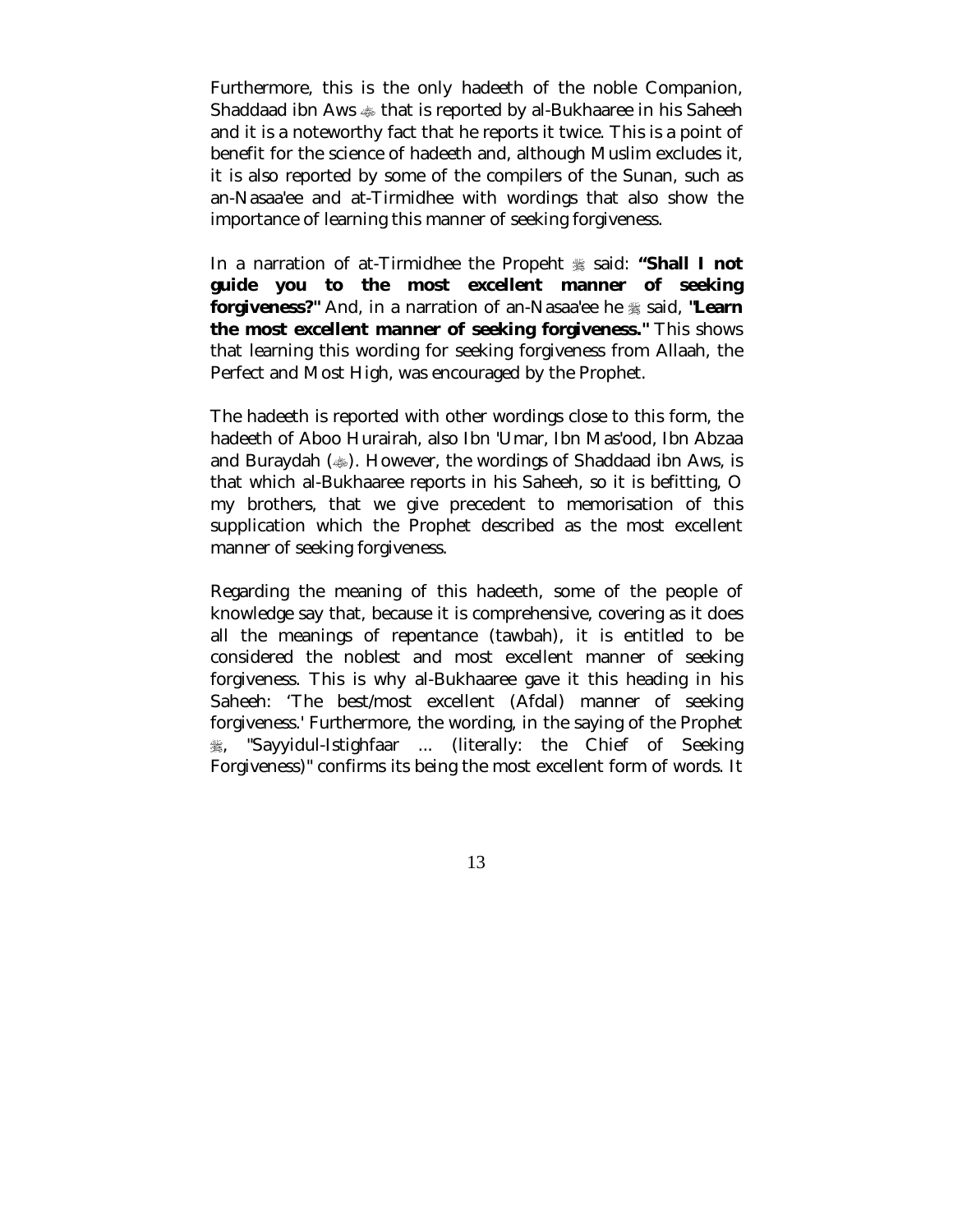follows, therefore, that this wording, "The most excellent form of seeking forgiveness…" is that which will bring the great benefit.

Prophet  $\frac{1}{20}$  at the start of the supplication, "That the Servant says ..." the word, "Allaahumma ..." means by agreement, "( Allaah!" (Yaa Allaah) and it is a word whose meaning occur frequently both in the Book of Allaah and in the Sunnah of the Prophet

Ibn al-Qayylm (rahimahullah) said: "There is no about the fact that the word, 'Allaahumma' means, 'O Allaah!' Therefore it is not used except when requesting. One does not say 'Allaahumma ghafoorun raheem,' - 'O Allaah! Forgiving, Merciful.' Rather one should say: 'O Allaah! Forgive me and have mercy upon me."

The scholars have explained that the tawheed we have been commanded to realize and perfect , to apply and complete , falls in two categories:

(i) Tawheed with regard to that which one must know and affirm.

(ii) Tawheed with regard to ones intentions and worship (Tawheedul-Iraadah wat-Talab).

The saying of the Prophet  $\frac{1}{2}$ : **"O Allaah! You are my Lord. None has the right to be worshipped except You. You created me and I am Your slave and worshipper ..."** combines both of these aspects.

The first of them, Tawheedul-Ma'rifah wal-Ithbaat (tawheed with regard to that which one must know and affirm), comprises Tawheedur-Ruboobiyyah (Tawheed of Allaah's Lordship) and Tawheedul-Asmaa was-Sifaat (Tawheed of Allaah's names and attributes). Tawheedur-Ruboobiyyah affirms that Allaah is the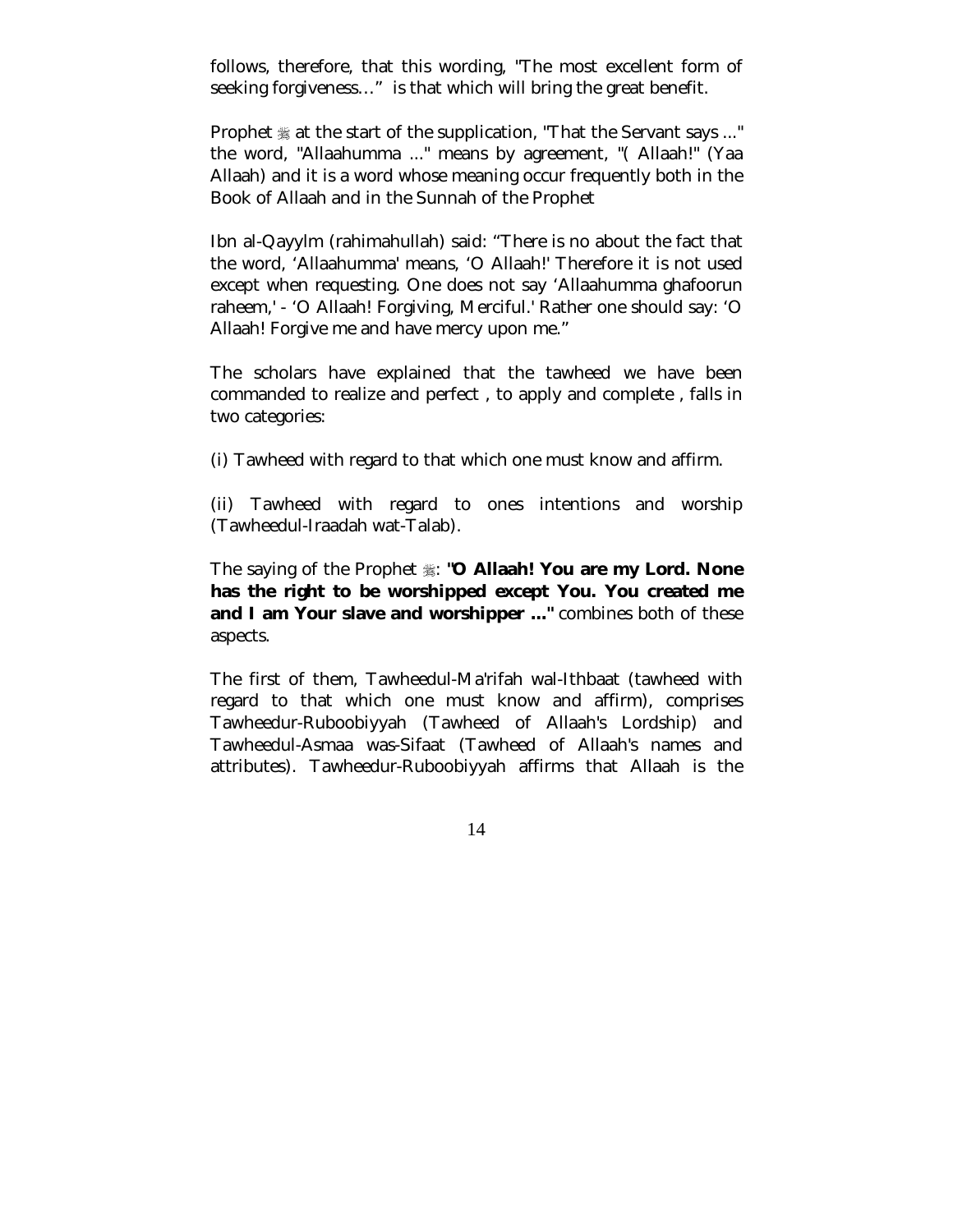Creator, the Providor, the One who grants all blessings, the One who alone is in control of all the affairs of His creation. Tawheedul-Asmaa was-Sifaat affirms His names and attributes, as mentioned in His Book and in the Sunnah of His Prophet ...

These aspects of tawheed relate to matters that require knowledge and affirmation. One must know that Allaah is the Creator, the Providor, the One who grants all blessings, the One in control of all affairs. One must know His names and attributes as mentioned in His Book and in the Sunnah of His Prophet  $\frac{4}{36}$  and one must acknowledge and affirm all this. This is illustrated by his saying, **"O Allaah! You are my Lord, You created me ..."** which affirms Allaah's Lordship and that He alone is the Creator.

The second aspect, Tawheedul-Iraadah wat-Tatab, is the Tawheed of worship and this demands that all worship is performed purely and sincerely for Allaah alone. The saying, "You created me and I am Your slave and worshipper…" is a proof for the Tawheed of worship as mentioned by the scholars. If acknowledges that there is no creator except Allaah, then it is binding upon him to worship nothing except Allaah. The meaning occurs frequently in the Qur'aan where Allaah Lordship, His creating, His granting permission, His granting life and death are given as proofs for worship being made solely for Him:

وَأَنَارَبُّكُمْ فَأَعْبَدُوبِ

#### **"And I am your Lord, therefore worship Me alone**' 9

So just as their is no Lord for you besides Me, then there is none for you to worship besides Me.' Allaah, the Most High says:

 $\overline{a}$ 

<sup>9</sup> Soorah al-Anbiyaa (21):92

 <sup>15</sup>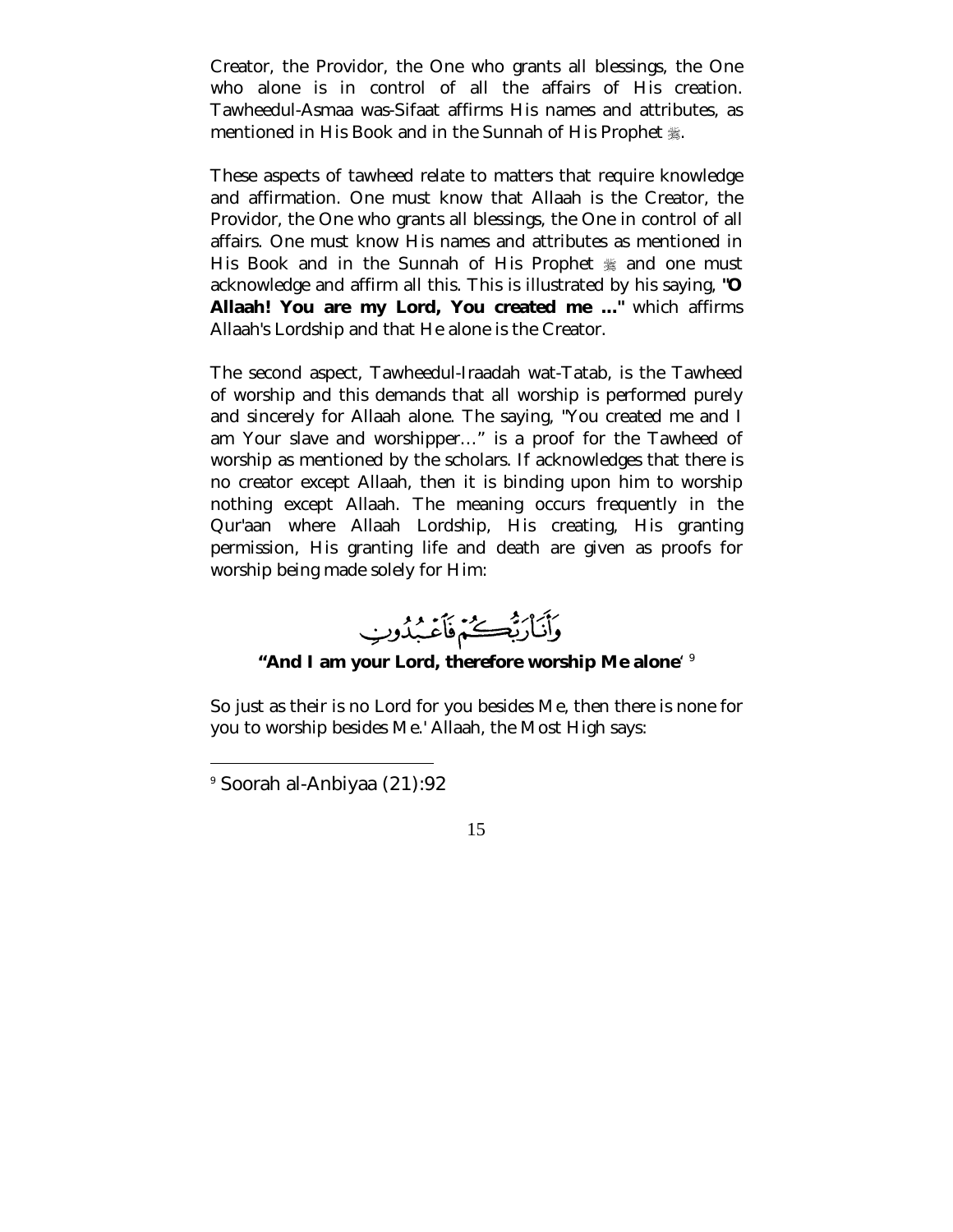يَآَيُّهَا النَّاسُ أَعْبُدُوا رَبَّكُمُ ٱلَّذِى خَلَقَكُمْ وَٱلَّذِينَ مِن قَبْلِكُمْ لَعَلَّكُمْ تَتَّقُونَ لَيْنَ ٱلَّذِى جَعَلَلَكُمُ ٱلْأَرْضَ فِرَٰ شَاوَاْلِسَّمَآءَ بِنَآءَ وَأَنزَلَ مِنَ ٱلسَّمَآءِ مَآءَ فَأَخْرَجَ بِهِ مِنَ الثَّمَرُتِ رِزْقًا لَكُمْ فَكَلَّ تَجْعَلُوا لِلَّهِ أَندَادًا وَأَنتُمْ

**"O mankind! Single out your Lord with all worship – He who created you and all those who came before you, that you may be of those who seek to avoid Allaah's punishment and anger, those whom Allaah is pleased with. He who has made the earth a resting place for you, and has made the sky a canopy, and Who sends down rain from the clouds, and who brought out with crops and fruits from the earth as provision for you. So do not set up rivals for Allaah in your worship when you know that there is no Lord besides Him"**10

**"…worship when you know ..."** is addressed to those who did set up such rivals. This is why Allaah addressed them in this manner. As to what these people 'knew,' Ibn 'Abbaas  $\triangleq$  and others said, 'So do not set up partners with Allaah in your worship when you know that you have no Creator other than Allaah,' and this defines the meaning of the saying of the Prophet  $\ddagger$ , **"You created me and I am Your slave and worshipper."** 

There is no Creator besides Allaah, therefore none has the right to be worshipped except Allaah. We do not submit and humble ourselves; we do not invoke and supplicate; we do not call for

 $\overline{a}$ 

<sup>10</sup> Soorah al-Baqarah (2): 21-22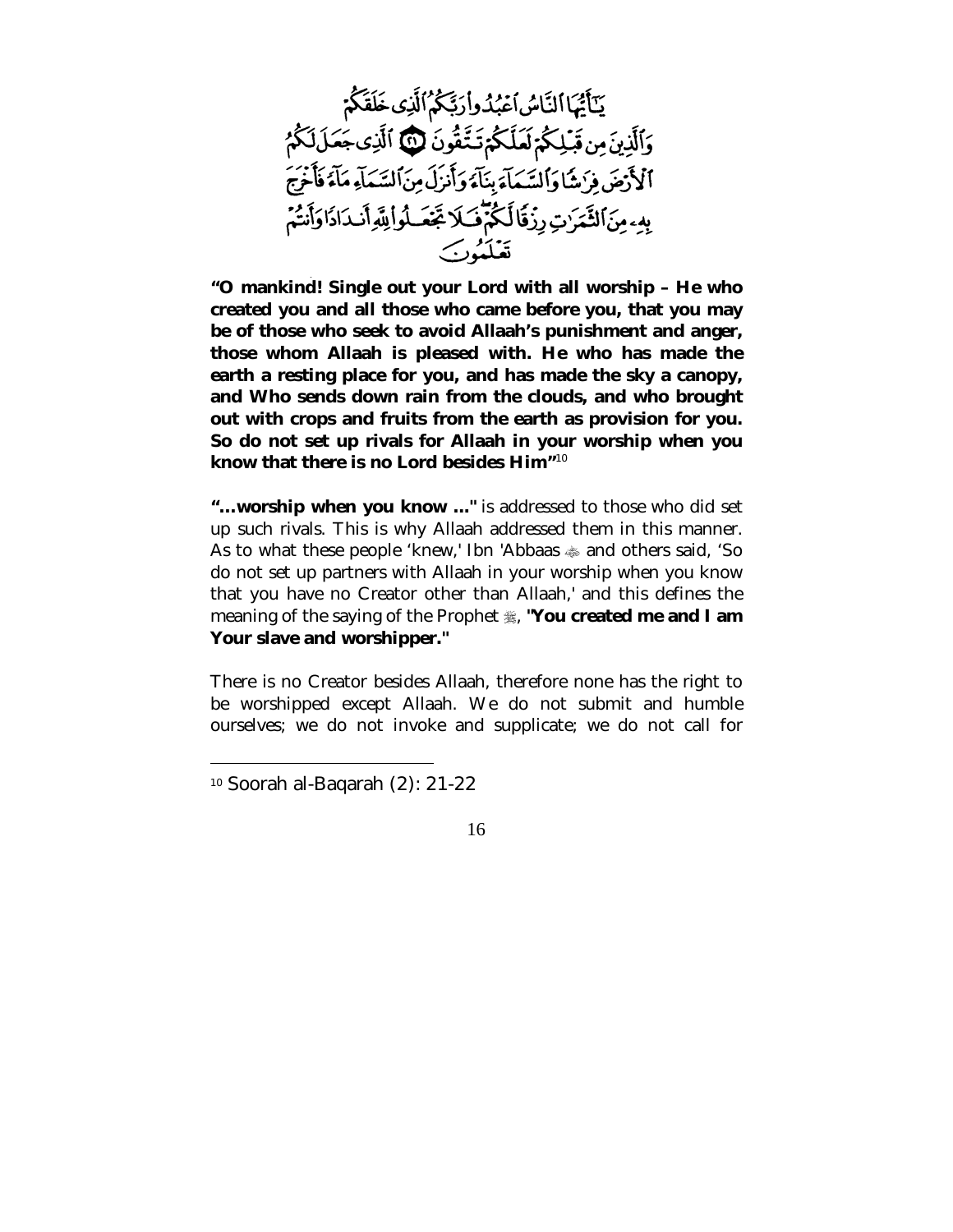deliverance except to Allaah alone-the One Who brought us into existence after we were nothing.

So, since there is no Creator besides Allaah, we do not direct any worship to anyone but Him. The use of Tawheed of Allaah's Lordship is a proof of Tawheed of worship. Therefore, a person who supplicates to other than Allaah and invokes other than Allaah is to be rebuked. He is not only rebuked for invoking those who can neither benefit nor harm him, but also for forsaking the Creator, the Provider, the One who benefits and harms, the One who grants all blessings, He Who controls all the affairs of His creation.

So, when one considers - and this is the sad situation - some of those who in these times attribute themselves to Islaam, it is apparent that although they acknowledge that there is no Creator except Allaah, although they indeed say, 'Laa ilaahaa illallaah,' they are still to be found at shrines and tombs: the tomb of al-Badawee, the graves of Zaynab and Nafeesah and so on. They make vows and sacrifices to them. They call upon them foe deliverance. They make request for things. They debase and humble themselves. They direct all these acts worship to tombs that can neither harm nor benefit anyone:



**"Say, O Muhammad, to those who worship others besides Allaah, 'Call upon those you claim are deserving of worship besides Allaah. They do not have the power to remove any**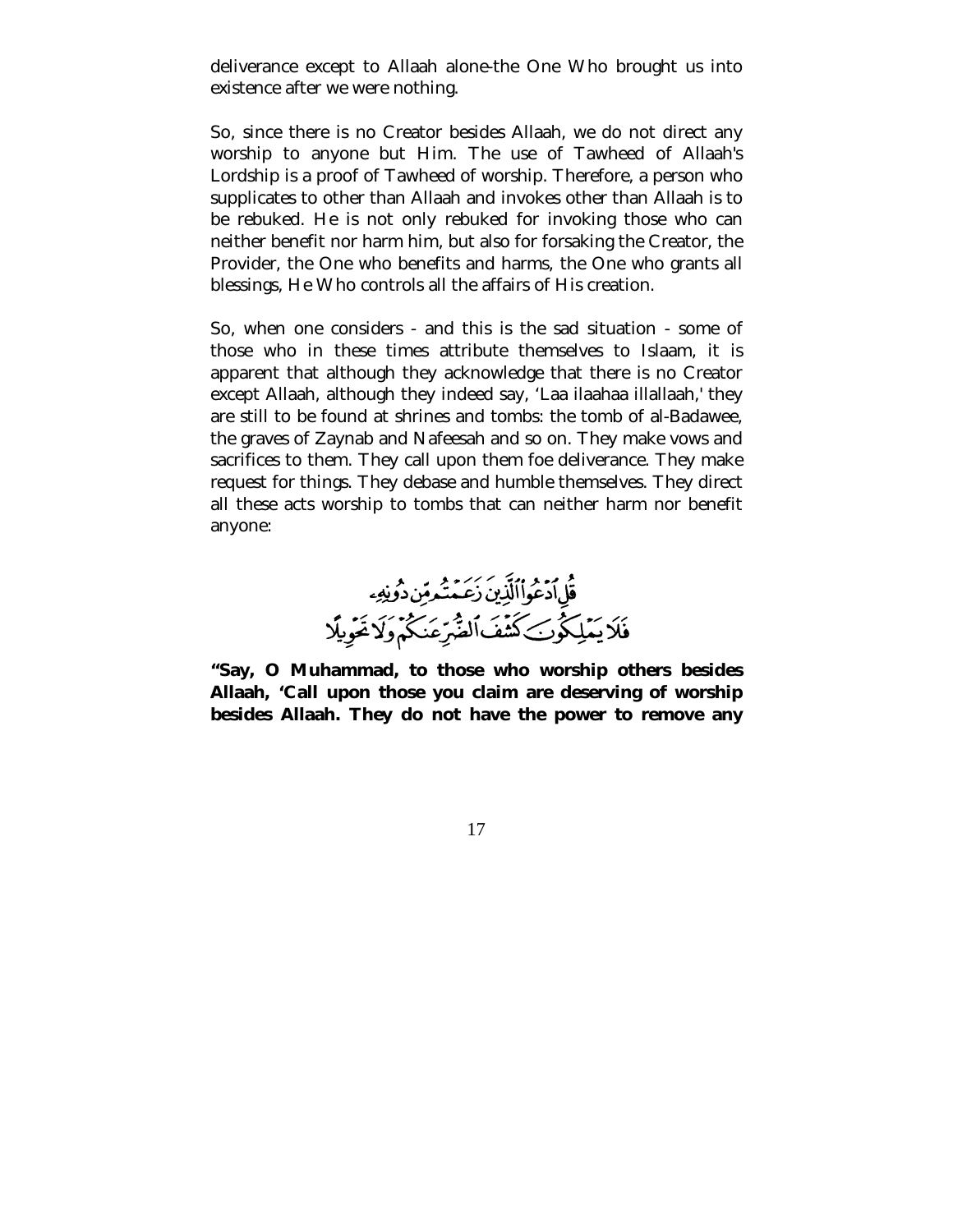**harm from you at all, nor even to move it away to someone else." <sup>11</sup>**



**"Say, 'Call upon those who you claim are deserving of worship besides Allaah. They do not possess or control an atoms weight of good or evil, harm or benefit in the heavens and the earth. Nor do they even possess a share in any of that. Nor is there any helper for Allaah from amongst them. Nor does any intercession benefit with Him except for him whom Allaah grants permission." <sup>12</sup>**

Therefore, the One to whom supplication is to be made; the One from whom deliverance is to be sought; the One who is to be relied upon and worshipped is Allaah alone, the Creator.

This is an excellent point, a tremendous and noble matter that is illustrated in this great hadeeth. Likewise, his saying, **"None has the right to be worshipped except You ..."** is acknowledgement and affirmation of Allaah's Divinity and right to be worshipped. It is a statement of the Shahaadah 'Laa ilaaha illallaah' - none has the right to be worshipped except Allaah.

 $\overline{a}$ 

 $11$  Soorah al-Israa  $(17)$ :56.

<sup>12</sup> Soorah Saba (34):22-23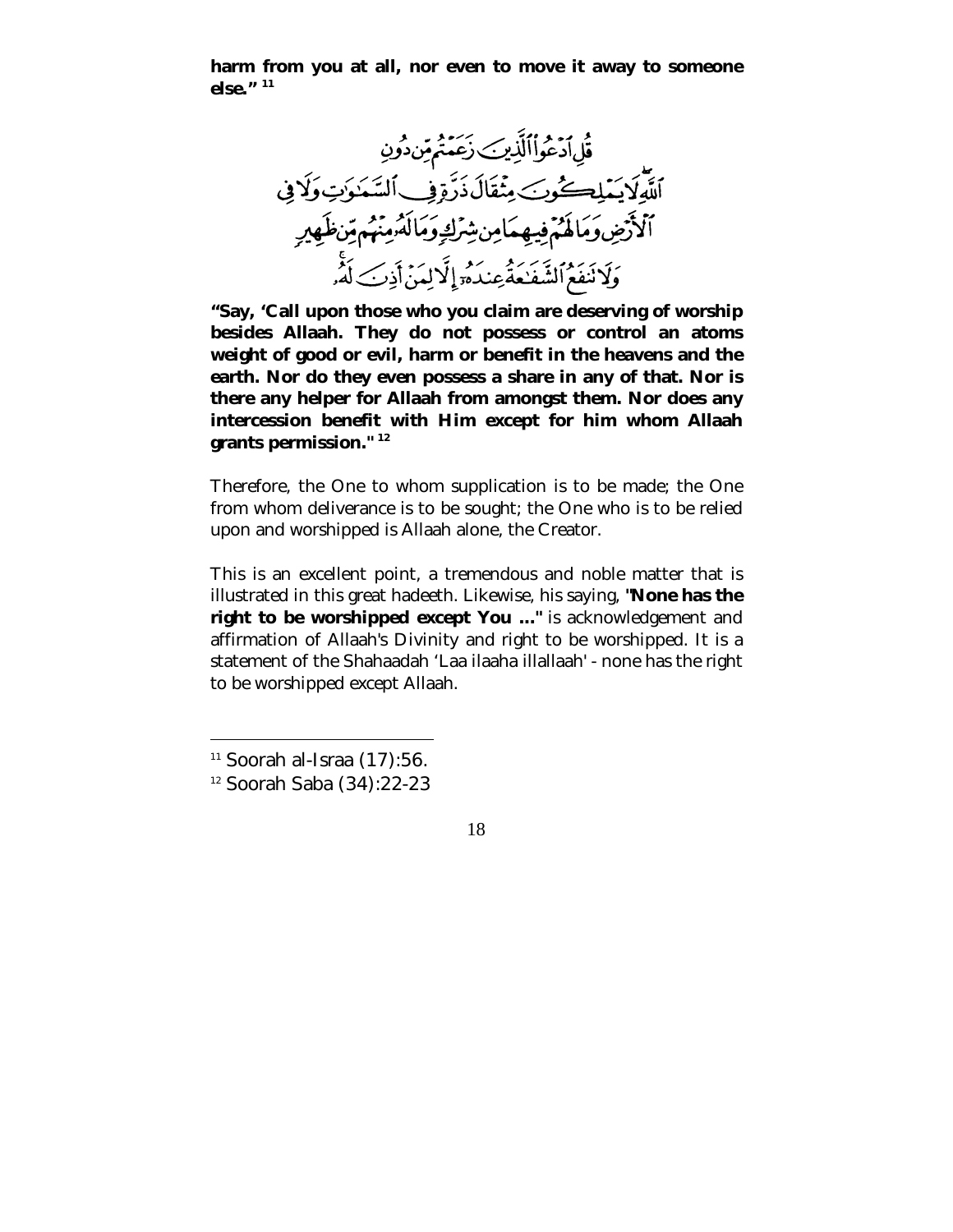Thus, this tremendous declaration, that comes at the beginning of this hadeeth, states the purpose of the whole of creation; that for which the heavens and the earth were established and for which the Paradise and the Fire were created; the reason why the people became divided into two groups, the fortunate and the wretched-the people of Paradise and the people of the Fire. Those who affirm this saying are the people of Paradise and those who reject it are the people of the Fire.

Then the scholars have clarified the fact that this saying will not be of benefit to the one who says it unless he fulfills its conditions, and these are mentioned in the Book of Allaah and in the Sunnah of His Prophet  $\frac{1}{2}$ . These conditions have been rendered into verse as follows:

*'And it is qualified by seven conditions That are truly reported in the texts of the Revelation. So one who says it will not be benefitted By saying it unless he fulfils them. Knowledge, certainty, acceptance And compliance-realise what I say And truthfulness, sincerity and love of it. May Allaah guide you to that which He loves."* 

Here, the poet has stated seven very great conditions for, 'Laa ilaaha illallaah,' and these are supported by many proofs in the Book of Allaah and in the Sunnah of His Prophet ...

Next, his saying in the hadeeth, "And I am Your slave /worshipper ('abduka) ..." is an affirmation of Allaah's right to be worshipped and that the creation are Allaah's slaves ('Ibaad). The servitude ('Uboodiyyah) of the creation is of two types: servitude to His Lordship and servitude in worship of Him.

The servitude to the Lordship of Allaah means that the whole of creation have been brought into existence by Allaah alone; that He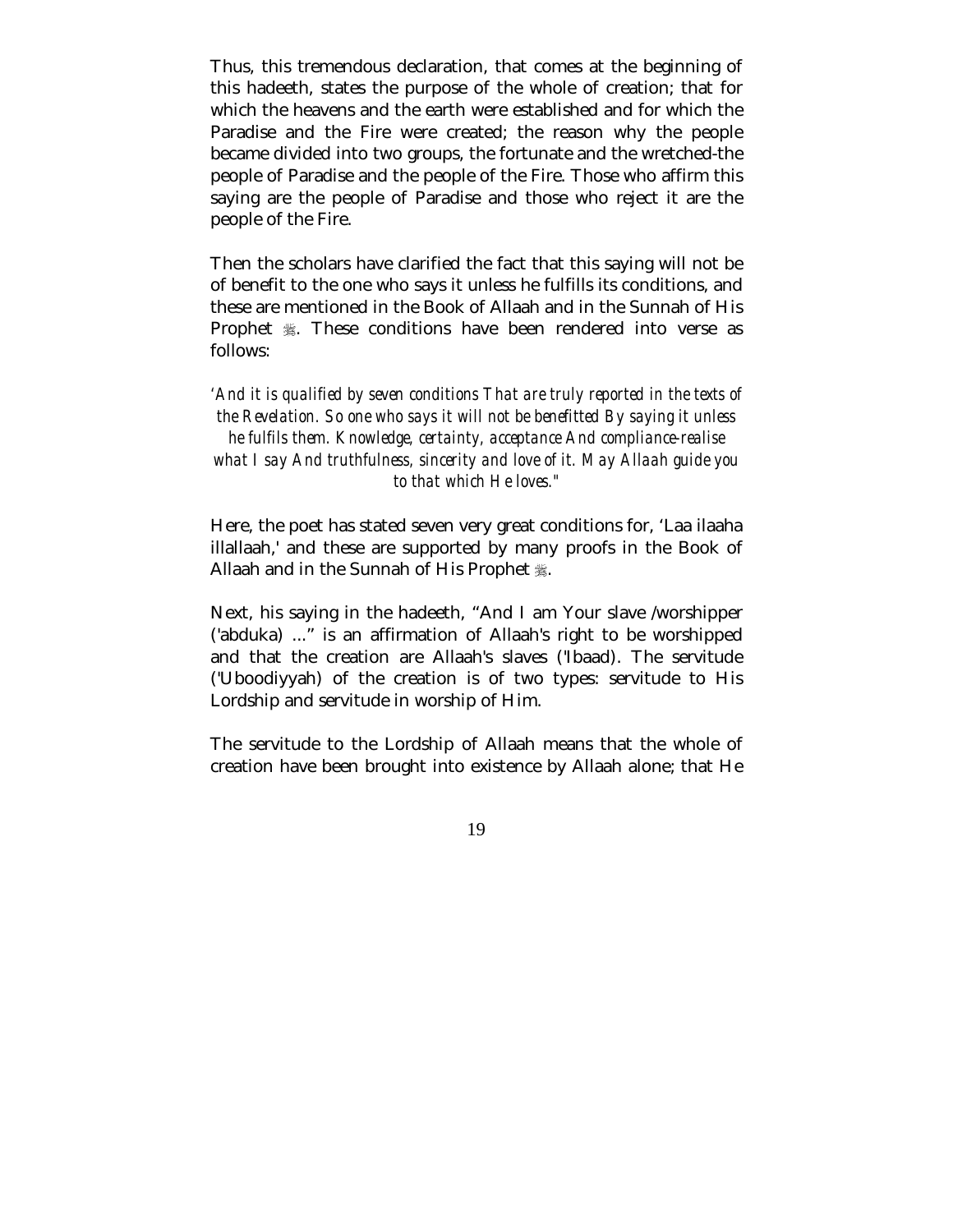created them; that He provides for them; that He gives them life and that He causes them to die. None shares with Him in this. For these reasons, nothing in creation can escape this servitude to Allaah's Lordship.



**"All (Angels) in the heavens, and all (men and Jinn) upon the earth will come to the Most Merciful on the Day of judgement as submissive slaves.**" Soorah Maryam (19):93.

Whereas servitude in worship of Him is something that He has granted to some of His creation in particular-those who He has guided and upon whom He has bestowed eemaan; those who He has guided to obedience to the Most Merciful. So these are slaves who worship Him. They submit to Him, obey Him, comply with what He has legislated, carry out His orders and obey His Messengers - the Prophets and those follow them. Therefore Allaah, the Most High, ascribed them to Himself in the like of His saying:



#### "**And the slaves of the Most Merciful ...' 13**

So these are part of Allaah's creation; those who are rightly guided guided by Allaah; those who devote themselves to the worship of Allaah, to obedience to Him and to submission to what He, the Perfect and Most High, has legislated.

 $\overline{a}$ 

<sup>13</sup> Soorah al-Furqaan (25):63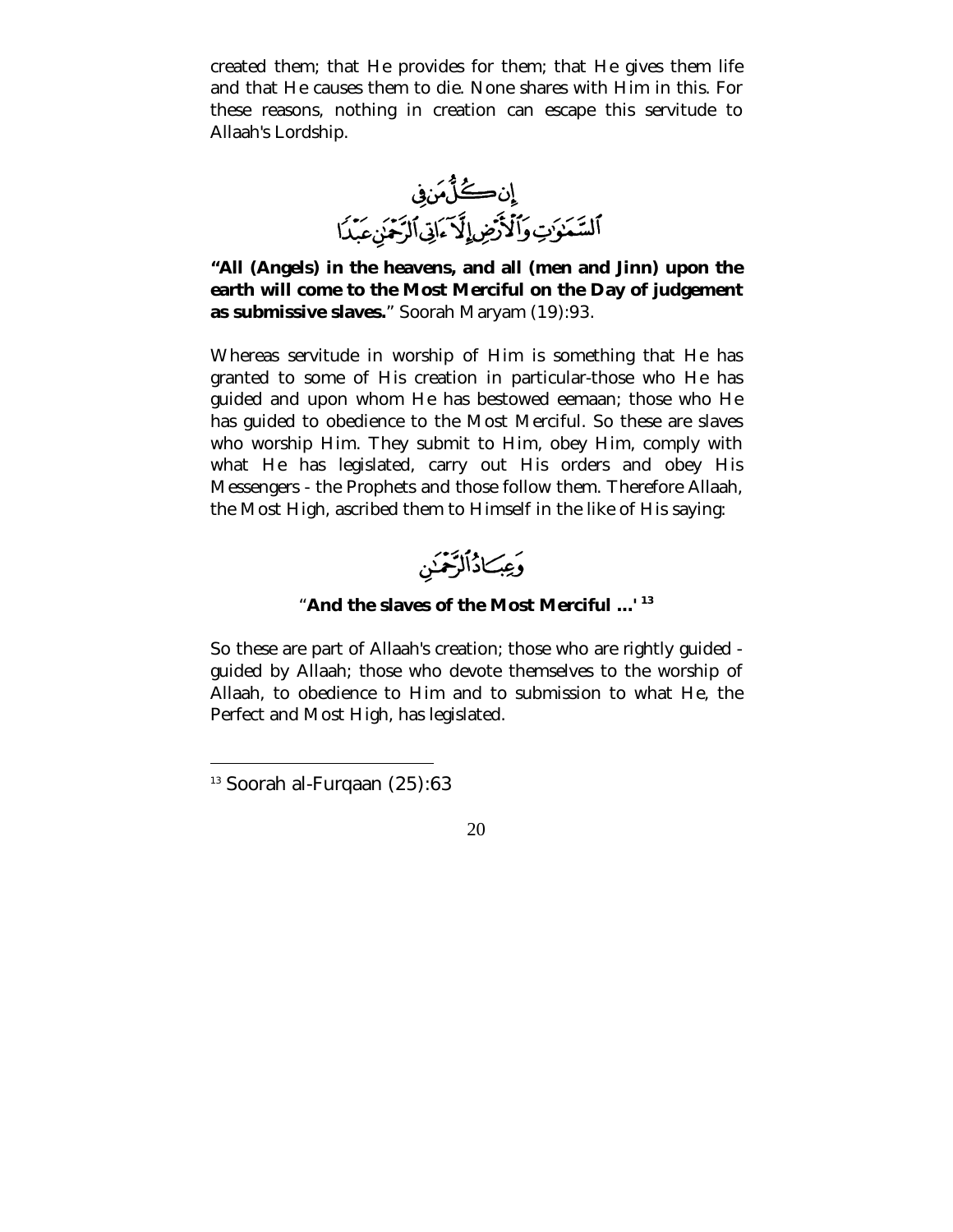As far as I understand, what is meant in this hadeeth by the saying of the Prophet  $\frac{4}{36}$ , "I am Your slave and worshipper..." is the servitude that is the worship of Allaah, since servitude to His Lordship has already been indicated in his saying, "You created me..." and in his saying, "O Allaah! You are my Lord." So his saying, "... and I am Your slave and worshipper..." means, 'I am a worshipper of You, obedient to You, one who carries out Your commands and one who complies with what You have legislated.'

Thus, the hadeeth commences with these great and comprehensive matters, which, as has been previously stated, pertain to Tawheed. To discuss these matters fully would be very time-consuming, so what has previously been mentioned in this respect will have to suffice.

As for his saying, "And I am faithful to my covenant (to You) and my promise (to You)-as far as I am able..." the people of knowledge mention various meanings for it. Some scholars say that what it means is, 'I am faithful to the covenant I have given and the promise I have made to You, that I will have Eemaan in You and that I will be purely and sincerely obedient to You, as far as I am able.'

Thus the servant agrees and promises that he will truly believe. The servant who says, "I am Your slave and worshipper..." means, 'I will adhere to worshipping You.' He has made a covenant with Allaah and has promised that he will remain upright upon obedience to Allaah. Therefore the servant, in every Prayer -indeed in every rak'ah - makes the promise to Allaah that he will worship Him and not worship anything else besides Him; that he will call for His aid and not call for that of anyone besides Him, purely and sincerely for Allaah**:**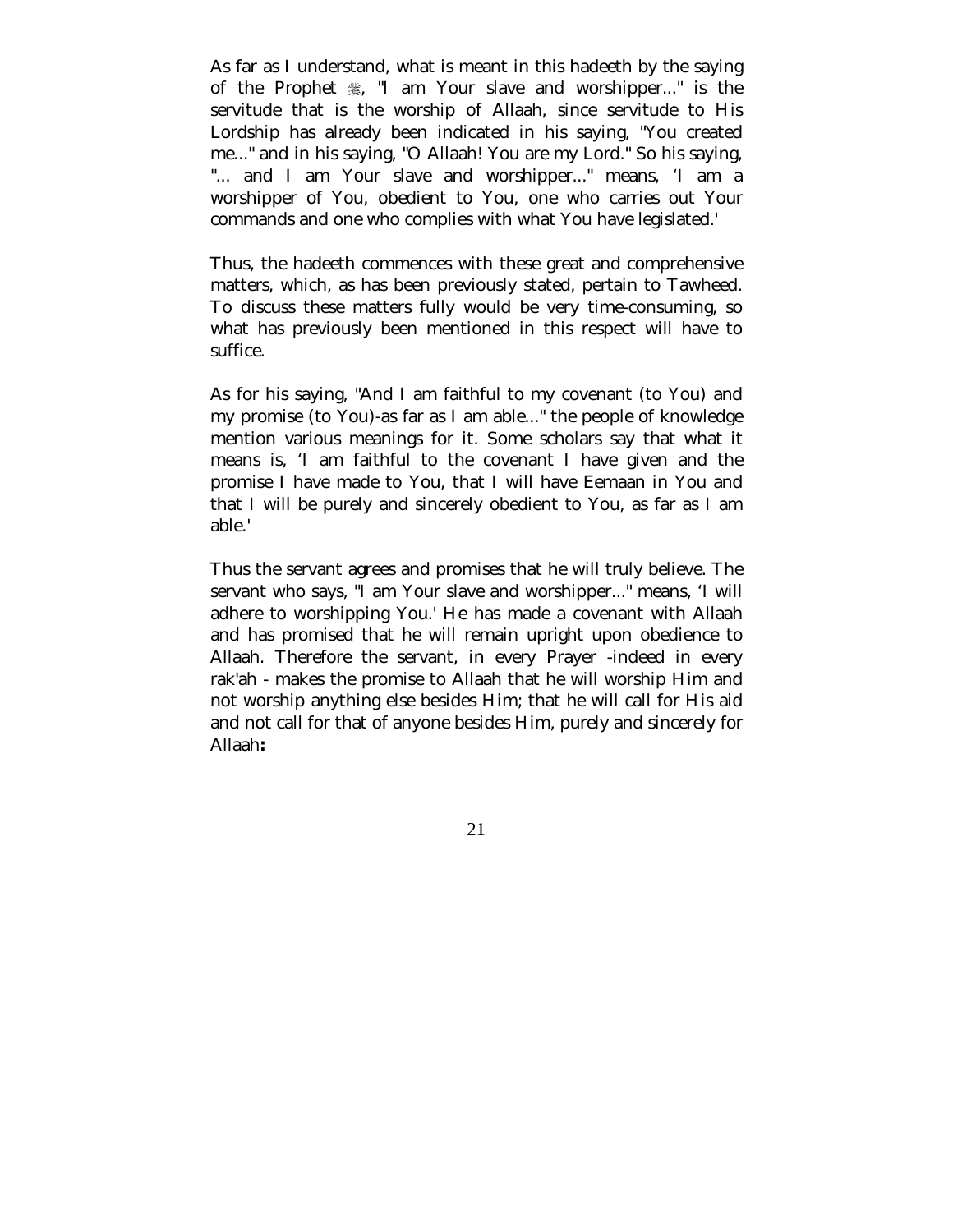

#### **"You alone do we worship, and Your aid alone do we seek." <sup>14</sup>**

Thus, in the hadeeth, when the servant says, "And I am faithful to my covenant and my promise to You as far as I am able ..." he means, 'I have agreed to the covenant and promised that I will persist upon Eemaan, worship and compliance with your commands, so I remain faithful to this ...' (knowing that) Allaah does not place a burden on my soul that is greater than it can bear. Other scholars say it is possible that the meaning is, 'I am faithful to the covenant that You made binding upon me. To whatever commands You have enjoined upon me and I will keep to that so far as I am able.' So Allaah made a binding covenant ('ahida) upon us that we should remain upon Eemaan. He commanded us with that and He called us to it. So the servant says in his supplication, 'O Allaah! I shall keep to the covenant that You have made binding upon me with regard to Eemaan. I shall faithfully keep to it and comply with it as far as I am able.'

 $\overline{a}$ 

<sup>&</sup>lt;sup>14</sup> Soorah al-Fatihah (1): 5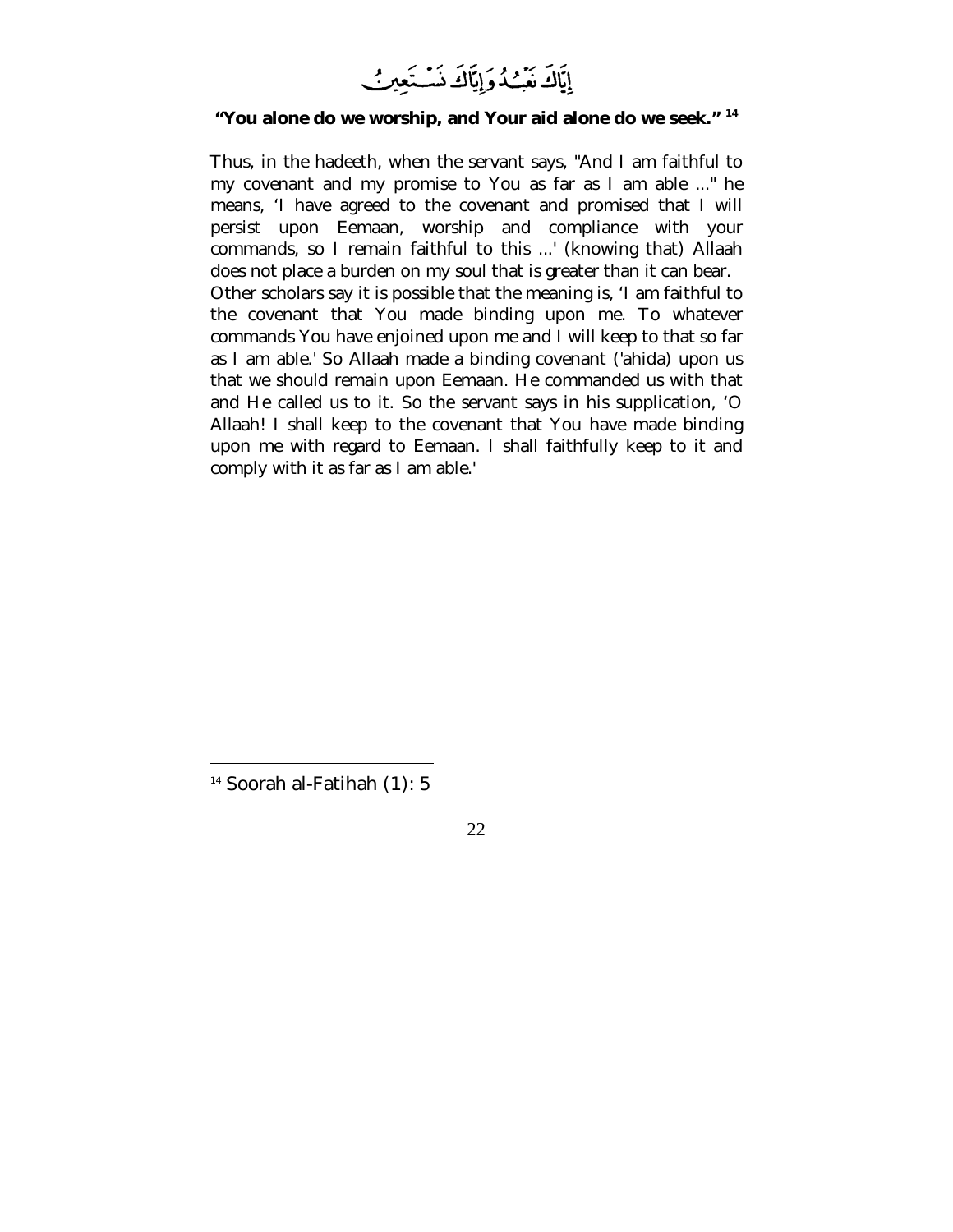The saying of the Prophet  $\frac{1}{25}$ : "As for as I Allah's Messenger  $\frac{1}{25}$ able…" is a qualification for all of this, making it dependent upon ability and this is from the Mercy of Allaah to the Ummah. Some of the people of knowledge say that this saying of the Prophet  $\frac{4}{36}$  lays down the condition of ability and that it is an acknowledgement of one's weakness and deficiency whose meaning is, 'I am not able to fully complete Eemaan nor to attain its highest level and most perfect form. I acknowledge my weakness and shortcoming. I am not able-so do not hold me to account for my weakness, deficiency and falling short.' Allaah, the Most High, has said in the Noble Qur'aan:

# لَايُكَلِّفُ ٱللَّهُ نَفْسًا إِلَّا وُسْعَهَا

#### **"Allaah does place a burden on any soul greater than it can bear."** <sup>15</sup>

And there occurs in a hadeeth that Allah, the Most High said: **"I have done (granted) it."** <sup>16</sup> It is also reported from the Prophet,  $\frac{16}{26}$ in the authentic hadeeth that he said, "If I command you with something then do as much of it as you can, and whatever I forbid you then leave it (altogether)." 17 So here, the point is explained by the scholars that when he mentioned the command (al-Amr), he made it dependent upon ability, since there may be some commands that a person may not be able to carry out, or which he may not be able to carry out fully. So the performance of the command is made dependent upon ability. Thus, his saying, "... as far as I am able ..." contains a message for the Ummah that no one

 $\overline{a}$ 

<sup>15</sup> Soorah al-Baqarah (2):286

<sup>&</sup>lt;sup>16</sup> Reported by Muslim, Eng. Trans., vol. 1, no. 229.

<sup>&</sup>lt;sup>17</sup> Reported by al-Bukhaaree, Eng. Trans. vol. 9, no. 391.

 <sup>23</sup>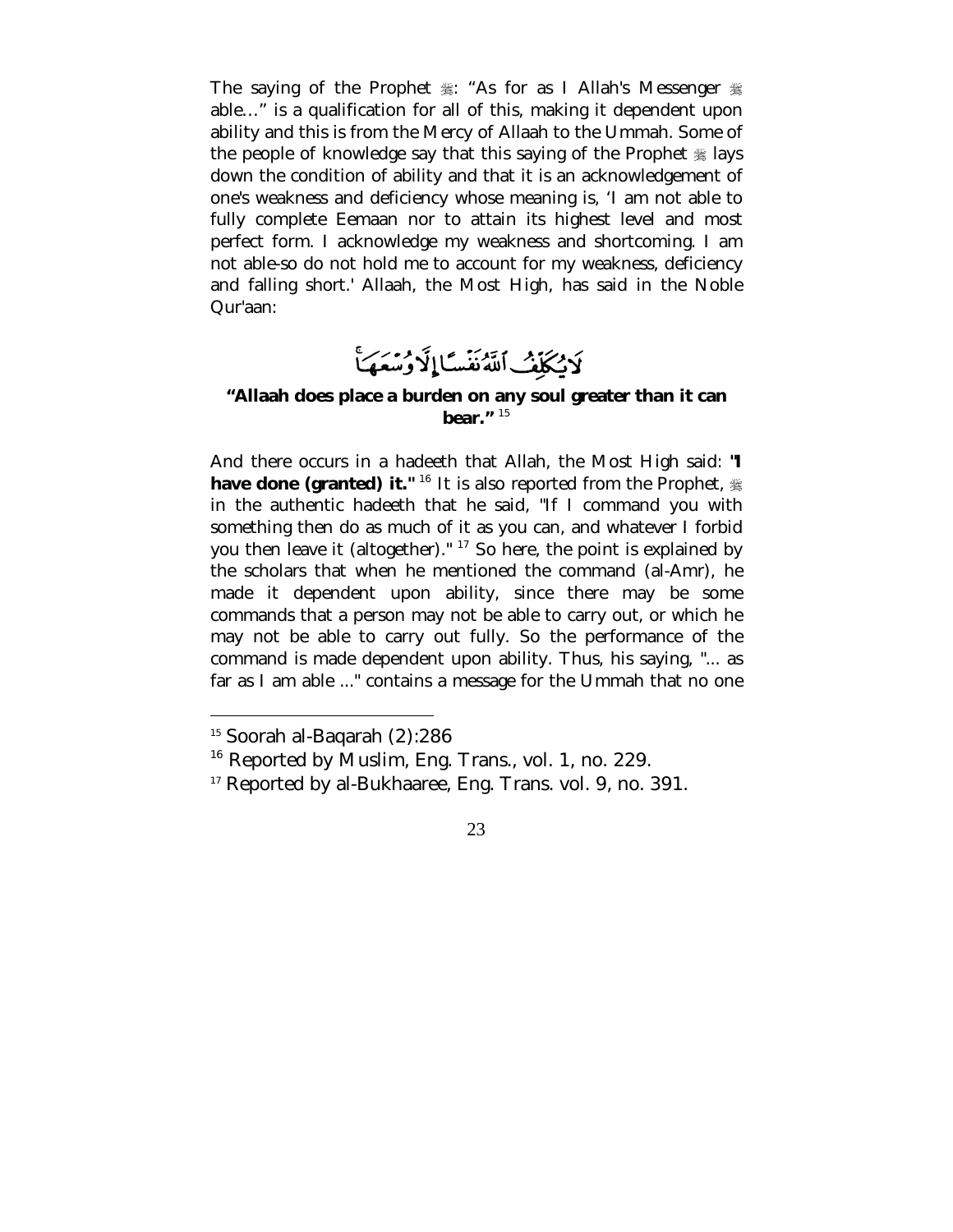will be able to carry out every obligation that he has to Allaah, nor to completely fulfill the obedience and thanks that is due from him for the favors bestowed upon him. So Allaah had compassion upon the Ummah and did not require from them in that regard except what they were able to do: to strive and carry out acts of obedience to Allaah; to give thanks for His favors and to implement eemaan as far as one is able. Allaah knows each glare of the eye And that which the hearts conceal.

However, when the Prophet  $\frac{1}{20}$  mentioned the forbiddance he said, "... and what I have forbidden you from, then leave it (altogether)." He did not say "... as far as you are able," and, as the scholars say, forbiddance means that one has to refrain from doing something. This is within the ability of everybody.

Everyone is capable of refraining from fornication, theft, murder and all matters that Allaah has forbidden. No one may say, 'I am unable to leave anything from these affairs.' No one will say that except a person who is corrupt and whose desire is to commit sins, and Allaah's refuge is sought. Therefore, leaving forbidden things was not made conditional upon ability.

Next, the saying of the Prophet "I acknowledge before You all the favors you have bestowed upon me, and I confess all my sins to You," is both an affirmation and a confession. "I acknowledge..." means, 'I acknowledge and affirm,' and this wording appears in another narration of the hadeeth. It is an affirmation of Allaah's favors, 'I affirm Your favors upon me.' If we examine and consider the hadeeth we find that the affirmation is not restricted to any specific favor. Rather, the Prophet  $*$  left it unrestricted. So, "I acknowledge Your favors upon me ..." means, 'I acknowledge and affirm every favour with which You have blessed me.'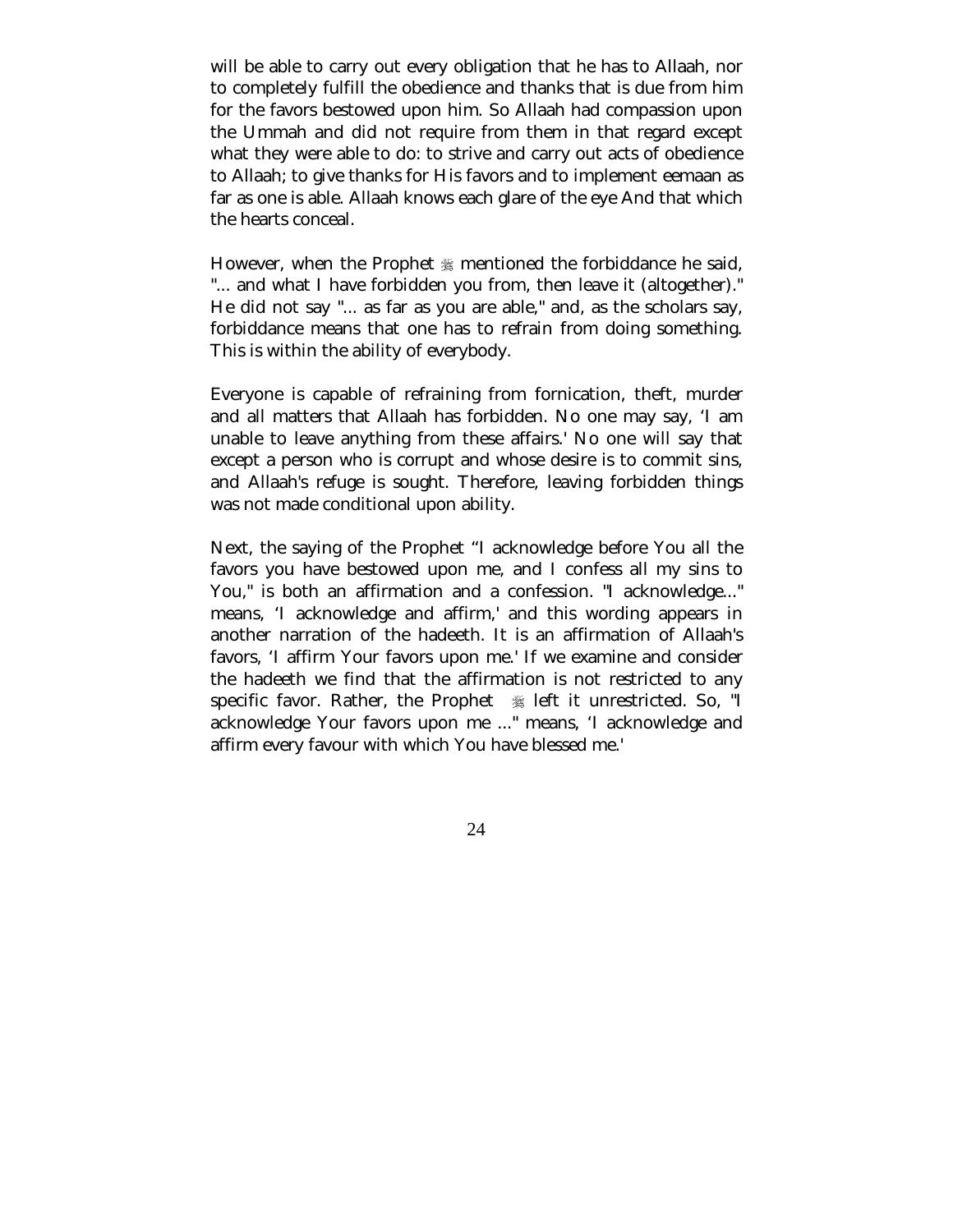#### **"Whatever blessings you have are from Allaah."<sup>18</sup>**

In the supplication, the saying of the servant, 'I acknowledge Your favours upon me ...' is an acknowledgement of all of Allaah's favours: the blessing of eemaan; the blessing of health and children; the blessing of crops; the blessing of a house-every blessing is from Allaah. He, the Perfect and Most High, is the One who grants and bestows them.

Having acknowledged these blessings, it is necessary for the servant to give thanks for them to Allaah, the Perfect and Most High. As He, the Majestic and Most High has said:



## **"And remember when Your Lord proclaimed, 'If you give thanks will give you increase in blessings, but if you deny the favours and are thankless, then I shall punish you severely." <sup>19</sup>**

So the servant must give thanks to Allaah for His favours with his heart, his tongue and his actions. He praises and gives thanks for the blessing and he expresses his thanks by obedience to Allaah.

With respect to the saying of the Prophet  $\frac{1}{26}$  "I admit my sin..." the people of knowledge mention two meanings. The first of these is, 'I admit my sin in not fully giving thanks for Your favors,' and since, 'I admit my sin ...' immediately follows the sentence, "I acknowledge

 $\overline{a}$ 

<sup>&</sup>lt;sup>18</sup> Soorah an-Nahl (16)3

<sup>19</sup> Soorah Ibraheem (14): 7

 <sup>25</sup>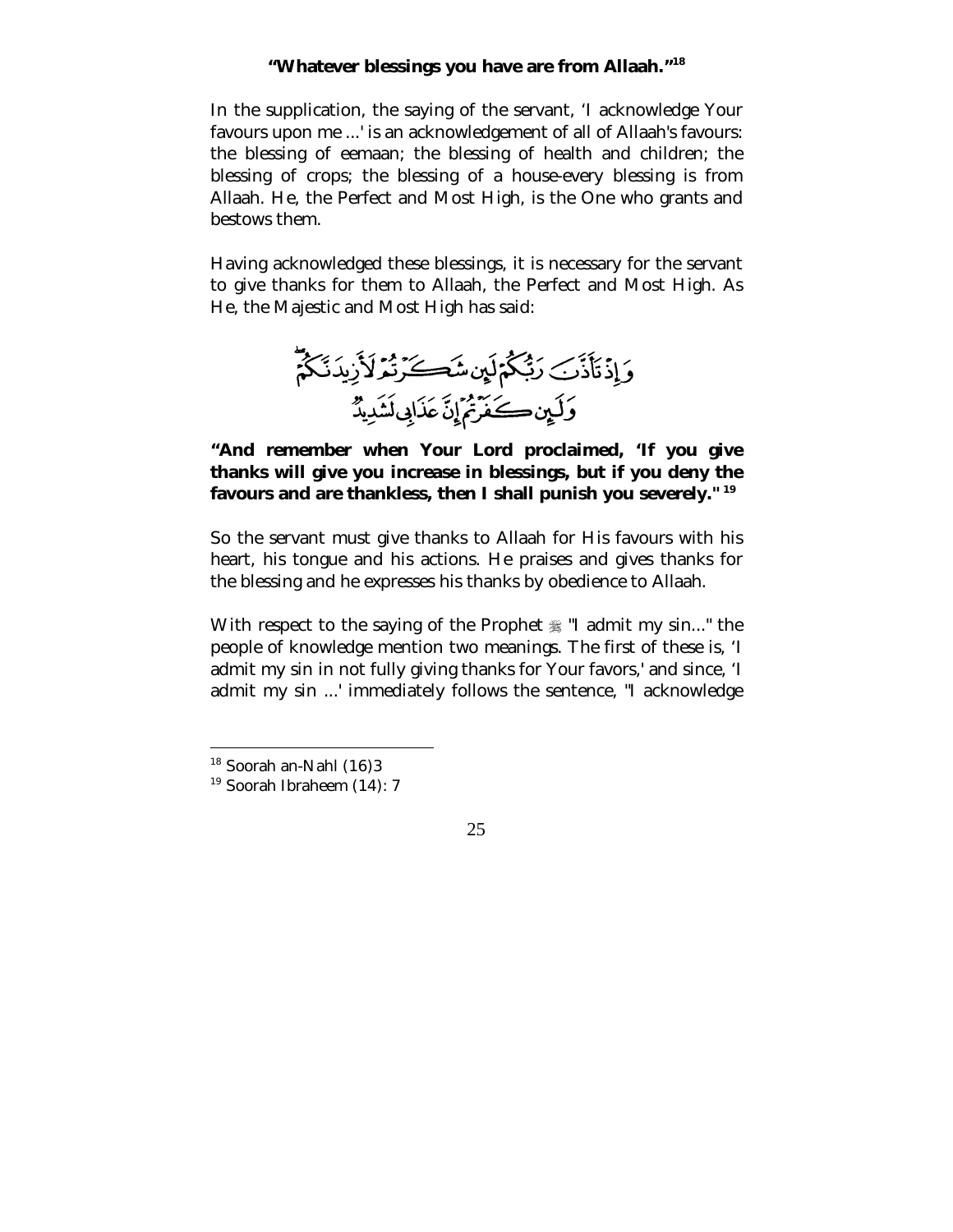Your favors upon me ..." it means, 'My sin in falling short ...'-'I admit that I fall short in giving thanks for Your favors.'

The other explanation is that his saying, 'I confess my sin...' may mean, 'I confess all my sins,' unrestrictedly, that is, all my acts of disobedience and every sin that I have committed.

By this admission that he has sinned, the servant acknowledges that he has fallen short with regard to Allaah's rights upon him; that he has not performed Allaah's rights as he should. It is this acknowledgement that is the beginning of the road to repentance. However, if he commits acts of disobedience and falls into destructive sins, yet does not feel that he is a sinner, then repentance is something far away from him unless he is guided to its causes and granted the success of being put upon its path.

So there are two meanings of his saying, "I confess my sins ..." and perhaps the more correct of the two, and Allaah knows best, is the second. The servant's admission of having sinned and fallen short; having erred and been deficient should lead to his seeking forgiveness and this is the core meaning of the hadeeth.

Then, his saying, "I acknowledge Your favours upon me and I confess my sins ..." contains an indication of a matter that is mentioned by the people of knowledge. It is that the servant, in this life, continually passes back and forth throughout the day and the night between two affairs. These are either a blessing newly granted to him by Allaah, and all blessings are from Allaah, and this requires that he gives thanks. Alternatively, he falls into a sin and this requires him to repent and to seek forgiveness. Therefore some of the Salaf used to say, 'I enter the morning in between blessings and sins, so I want to put forth thanks for the blessings and to seek forgiveness for the sins.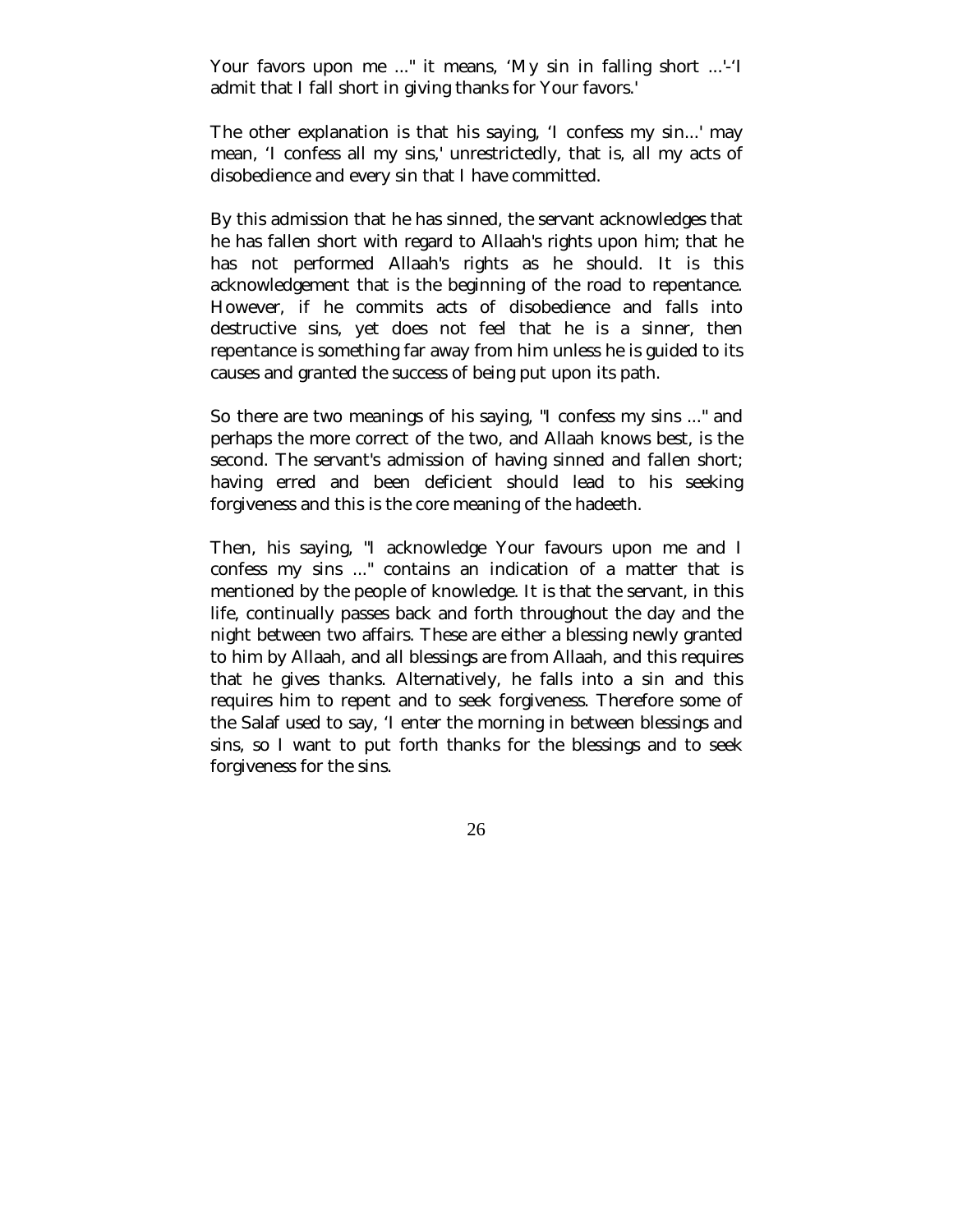A further point of great benefit to be taken from the hadeeth is that, whatever sin the servant has committed, if he acknowledges the fact that he has sinned and then truly repents-Allaah accepts his repentance, whatever the sin, and forgives him. This meaning is clearly stated in another hadeeth, the long hadeeth of the doubt (al-Ifk)', and the evidence here is the saying of the Prophet  $\ddot{\mathcal{E}}$ , "If **the servant acknowledges his sin and repents, then Allaah accepts his repentance." 20**

Then his saying at the end of the hadeeth of Shaddaad ibn Aws  $\clubsuit$ , "None forgives sins except You," is an acknowledgement that Allaah alone is the One who forgives sins, and that He is the One who accepts repentance from His servants. Therefore the servant turns in repentance, obedience, seeking forgiveness and pardon - to Allaah alone, since none forgives sins except Him.

Amongst the benefits to be obtained from the explanation and clarification of this hadeeth is that it makes apparent to us the fact that it contains two affairs: Tawheed and at-Istighfaar (seeking forgiveness). These two are the greatest and most important of affairs and they are similarly combined in many texts of the Book of Allaah and the Sunnah of His Prophet . From these texts is the saying of Allaah, the Most High:

فَأَعْلَمَ أَنَّهُ لَآ إِلَٰهَ إِلَّا أَلَّهُ وَأَسْتَغْفِرْ لِذَّبِكَ وَلِلْمُؤْمِنِينَ وَٱلْمُؤْمِنَدِيُّ وَاللَّهِ يَعْلَمْ مُتَقَلِّبَكُمْ وَمَنْوَنِكُمْ

**"Then know that none deserves nor has the right to be worshipped except Allaah, and ask for forgiveness for your sins** 

 $\overline{a}$ 

<sup>20</sup> Reported by Muslim, End;. Trans. vol. 4, no. 6673

 <sup>27</sup>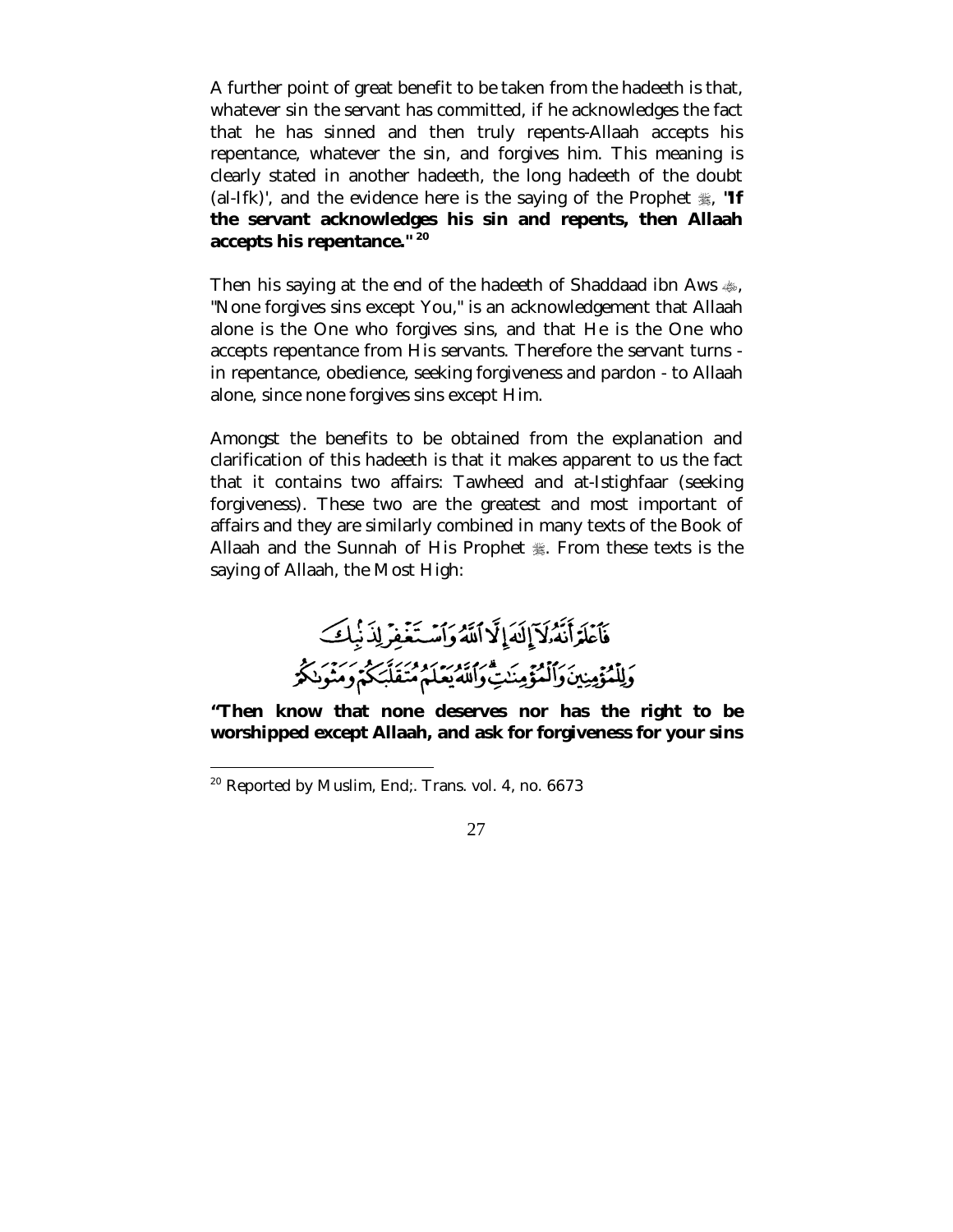**and also for believing men and believing women, for Allaah knows well your actions whilst awake and whilst in your places of sleep."<sup>21</sup>**

Likewise Allaah mentions what Dhun-Noon<sup>22</sup> said, calling out through the depths of the darkness:



**"None has the right to be worshipped but You, far removed are You from imperfection! I have been one of those who have wronged themselves!" <sup>23</sup>**

There is also the Saying of Allaah, the Most High:



# **"So make your worship purely for Allaah and seek His forgiveness for your sins.' 24**

So, in these aayaat, the Tawheed of Allaah and the seeking of His forgiveness for sin are mentioned together and there are many texts like these that combine the two matters, as they are combined in this tremendous hadeeth - the hadeeth of the most excellent manner of seeking forgiveness.

So to summarize briefly, this tremendous hadeeth comprises:

 $\overline{a}$ 

 $21$  Soorah Muhammad (47):19.

<sup>22</sup> i.e. Yoonus (Jonah)  $\mathbb{Z}$ 

<sup>23</sup> Soorah al-Anbiyaa (21):87.

 $24$  Soorah Fussilat (41):6.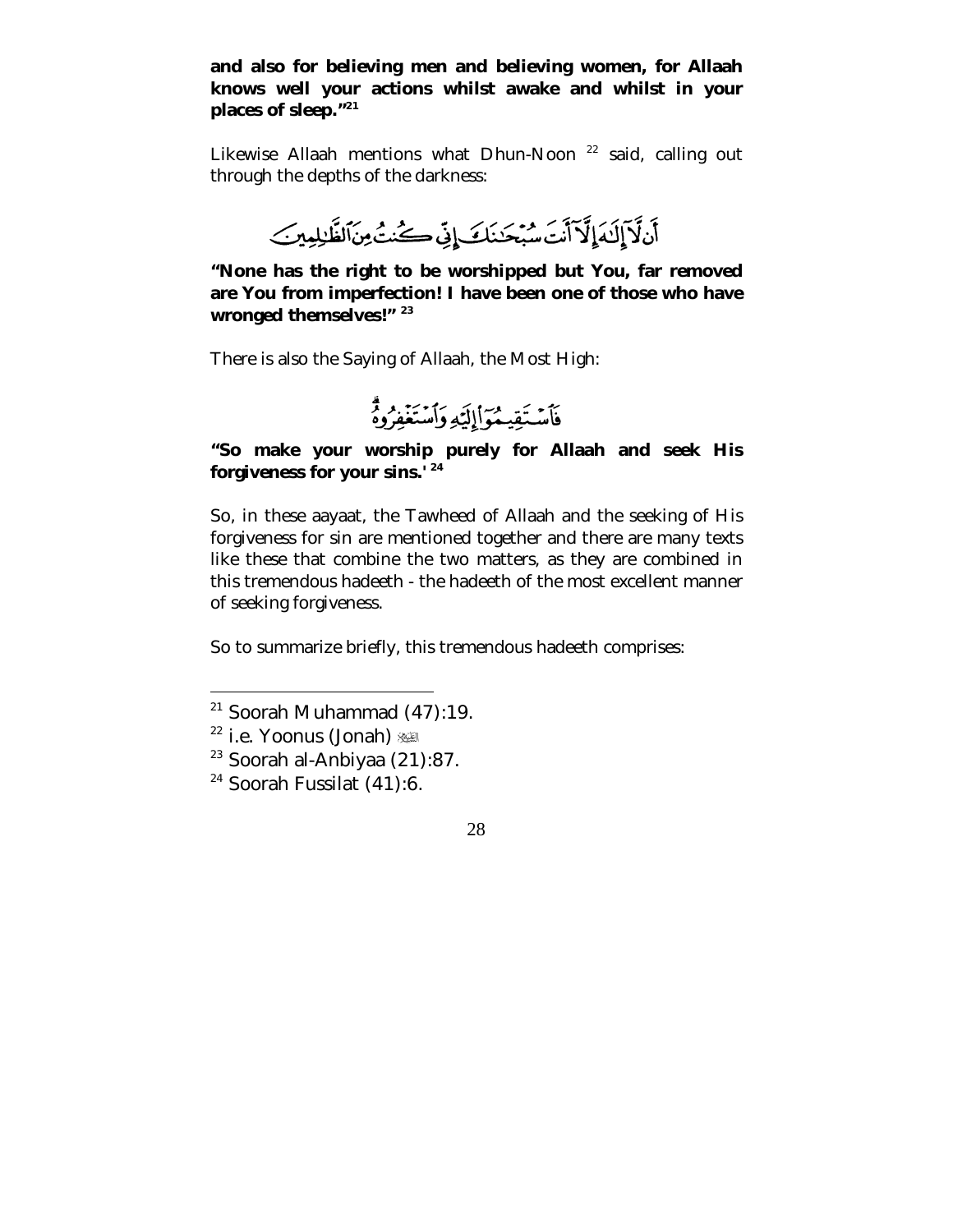(i) Acknowledgement of Allaah's Divinity and sole right to be worshipped

(ii) Acknowledgement that He is the Creator

(iii) Acknowledgement of the Covenant that Allaah has taken from His servants

(iv) The hope for that which He has promised them

(v) Seeking refuge from having transgressed against ones soul

(vi) Attribution of all blessings to the One who gave and granted them, and that is Allaah alone

(vii) Attribution of sins and commission of mistakes to ones own self

(viii) And it contains the servant's desire for forgiveness and his acknowledgement that none can forgive except Allaah, the One free of all imperfections.

In conclusion, O my brothers - may Allaah guide me and you to every good and grant us success in attaining it - we say of this mighty hadeeth, that comprises all these very great matters and all these excellent, comprehensive and beneficial meanings, that it fully deserves to bear the title, "The most excellent manner o f seeking forgiveness."

It is therefore befitting that we give it the importance and attention that it deserves - that we memorise its wording and make it one of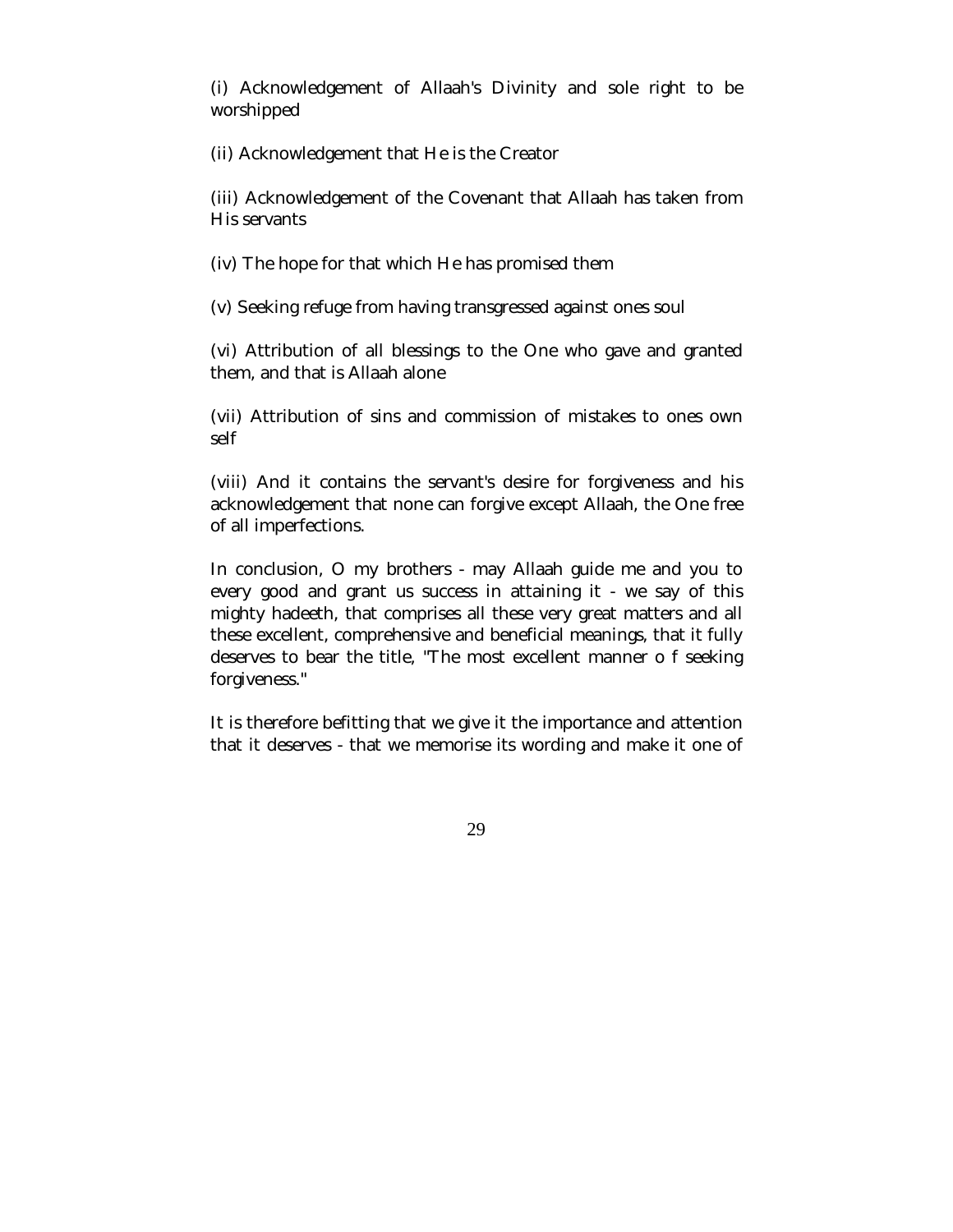our adhkaar in the morning, after the Fajr prayer and in the evening, either before or after sunset.

I repeat its wording for the sake of memorisation of it, and with its repetition I complete this lecture and I ask Allaah that he may make it beneficial ...

The most excellent manner of seeking forgiveness is that the servant says:



**"O Allaah, You are my Lord. None has the right to be wrshipped except You. You created me, and I am Your slave/worshipper. And I am faithful to my covenant and my promise as far as I am able. I seek Your refuge from the evil of what I have done. I acknowledge before You all the favours that You have bestowed upon me. And I confess all my sins to You. So forgive me, since none can forgive sins except You."**

I ask Allaah, the Noble and Generous, the Lord of the tremendous Throne, by His perfect Names and by His lofty and sublime